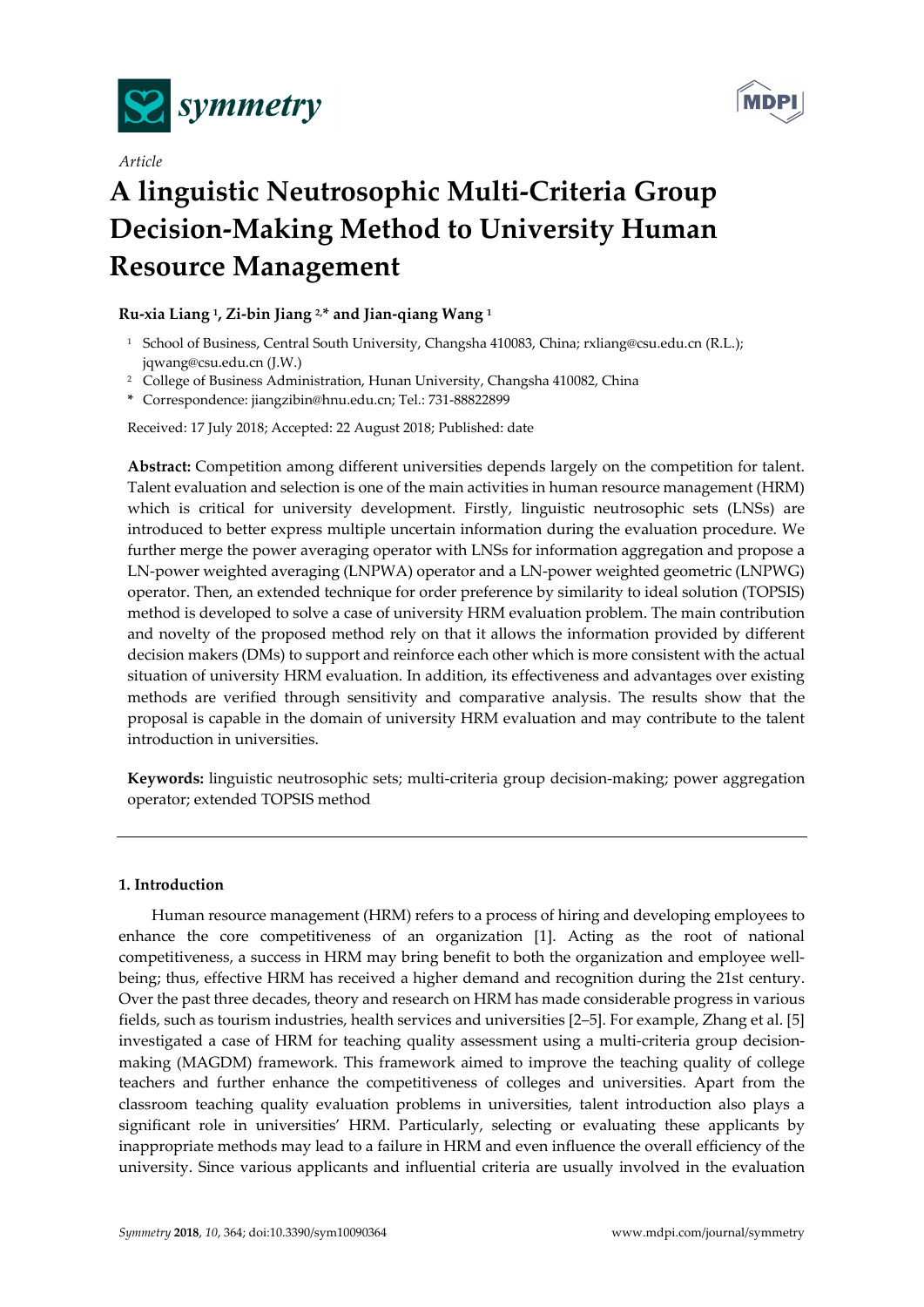procedures of HRM by several decision makers (DMs), the evaluation should be recognized as a multi-criteria group decision-making (MCGDM) problem.

The theory of fuzzy set (FS) can handle uncertainty and fuzziness. The neutrosophic set (NS) [6] was initially proposed to express membership, nonmembership and indeterminacy, which is a generalization of FS [7]. Later, many extensions emerged to tackle real engineering and scientific problems [8], among which the popularly used forms are the simplified neutrosophic set (SNS) [9] and the single-valued trapezoidal neutrosophic set (SVTNS) [10–12]. These extensions have been successfully applied in various domains, including green product development [13], outsourcing provider selection [14], clustering analysis [15,16].

However, on some real occasions, people may tend to provide their evaluation information using natural languages rather than the above extensions which are too complex to obtain. For example, people can give some linguistic terms like "excellent", "medium" or "poor" to evaluate the performance of a company staff based on various criteria. Moreover, it may be also difficult for a single person to evaluate all alternatives under each influential aspect due to the high complexity of decision environments. Therefore, the linguistic MCGDM under fuzzy environments has received extensive research attention and gained many excellent results [17]. Up to now, various extensions have been studied in depth to describe linguistic information, such as hesitant fuzzy linguistic term set and some of its extended forms [18–22], linguistic intuitionistic fuzzy set (LIFS) [23,24], Z-number [25], and probabilistic linguistic term set [26,27] etc. However, the drawback of these extensions for linguistic MCGDM is that they cannot cover the inconsistent linguistic decision information which will appear with increasing complexity of the internal and external decision-making environments. Another example is that when one DM was asked to give some evaluations on a teacher from overseas under the aspect teaching skill, the DM may describe his or her bad judgments on the teaching attitude but the good or neutral aspects of the teacher's teaching capacity and teaching method as well. An example of that can be seen from the evaluation: "The teacher is rather average in writing and oral language, and he is able to tailor his teaching method to different students. But my only complaint is that the teacher is a little strict in teaching attitude". It can be noted that the above evaluation includes positive, neutral and negative information all at once. Therefore, this poses a great challenge for linguistic MCGDM methods on how to capture such inconsistent information.

To tackle the above problem, Fang and Ye [28] proposed the linguistic neutrosophic set (LNS), which was generalized from the concept of LIFS [23,24]. By contrast, one LNS is represented by three independent functions of truth-membership, indeterminacy-membership, and falsity-membership in the form of linguistic terms. Thus, the LNS has its prominent advantages in depicting inconsistent and indeterminate linguistic information, and several scholars have extended the LNS in several aspects, such as aggregation operators and similarity (or distance) measures. Li et al. [29] introduced a linguistic neutrosophic geometric Heronian mean (LNGHM) operator and a linguistic neutrosophic prioritized geometric Horonian mean (LNGHM) operator. Fan et al. [30] merged the LNSs with Bonferroni mean operator and proposed a linguistic neutrosophic number normalized weighted Bonferroni mean (LNNNWBM) operator and a linguistic neutrosophic number normalized weighted geometric Bonferroni mean (LNNNWGBM) operator. Shi and Ye [31] introduced two cosine similarity measures of LNSs to tackle MCGDM problems. Liang et al. [32] defined several distance measures of LNS and presented an extended TOPSIS method under the LNS environment.

To facilitate the mathematical operation, several quantification tools of natural language have been introduced, such as 2-type [33], triangular (or trapezoidal) fuzzy number [34,35], cloud model [36] and symbol model [37,38]. These models have greatly contributed to the ease of computation for linguistic information; however, they cannot cover all types of problems and have some limitations to be addressed. To tackle the limitations of prior research, Wang et al. [39] introduced a series of linguistic scale functions (LSFs) for converting linguistic information into real numbers. Through this model, flexibility of modeling information has been greatly enhanced by considering different semantic situations and loss and distortion of information has been mitigated to a great extent. Thus, we apply the LSFs to tackle linguistic neutrosophic information in this paper.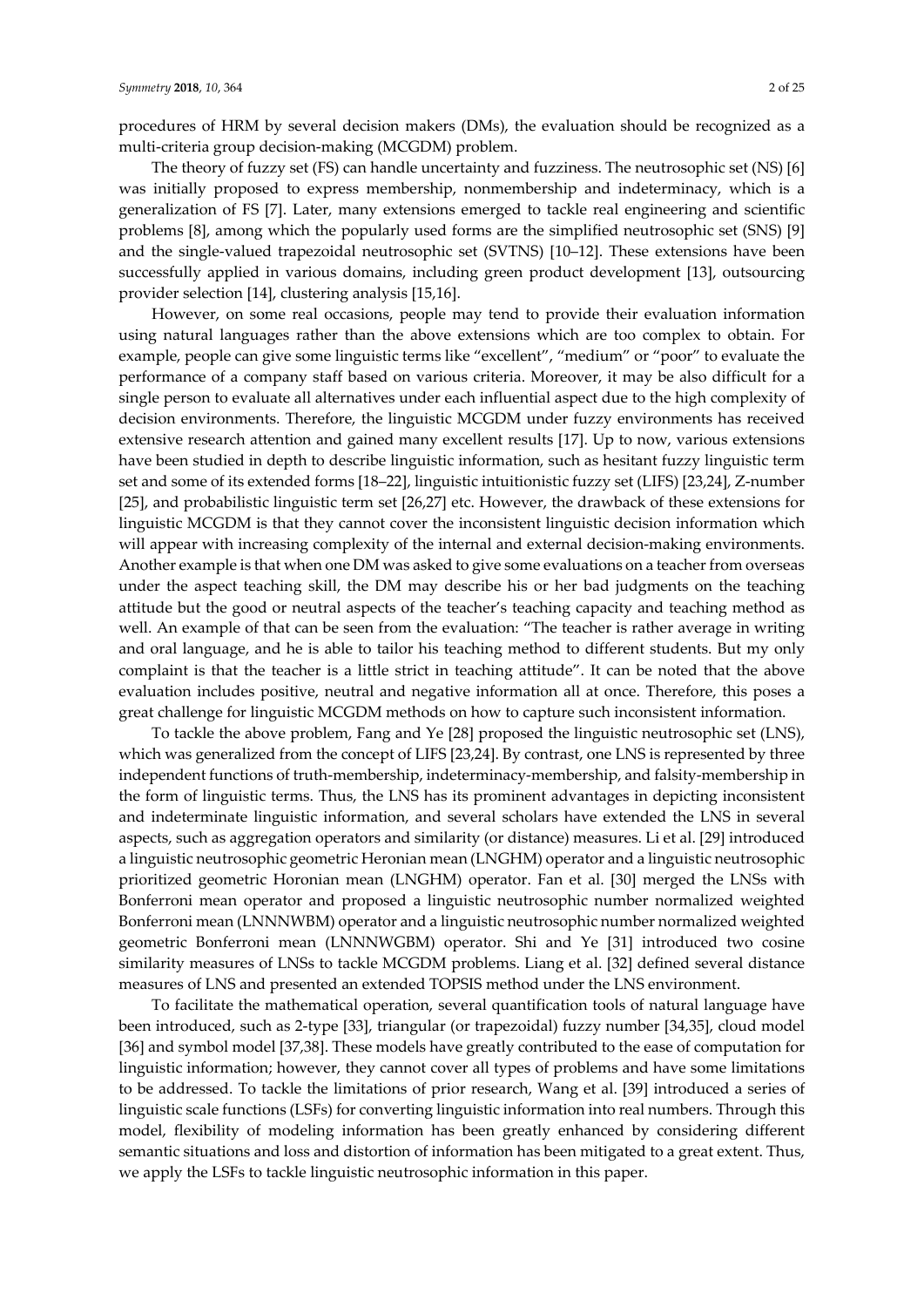The power averaging (PA) operator, proposed by Yager [40], has been used as one effective information aggregation tool in solving MCDM [41–43] problems since its appearance. Unlike other common aggregation tools, such as weighted averaging [44] and ordered weighted averaging [45,46], which implicate the independent hypothesis among inputs. The PA operator allows the information between inputs to support and reinforce each other. In the HRM evaluation problems, it is very suitable for PA operator to integrate evaluation information of different teams of DMs, as these DMs are not completely independent and the PA operator can measure their support degree among one another.

TOPSIS method was first presented by Huang and Yoon [47]. It considered that the better scheme would be closer to ideal solution [48]. Due to the inevitable vagueness inherent in decision information, fuzzy TOPSIS and its extensions have been deployed [49–51] in real world applications. Considering the advantages of this method, an extended TOPSIS technique is introduced to evaluate alternatives.

As discussed above, our study developed an integrated method by combining PA operator with LNSs and constructing an extended TOPSIS technique to tackle the university HRM evaluation problem. The novelties and contributions of the proposal are listed as following. (1) New algorithms for LNNs based on LSFs is defined, which can reflect differences between various semantics. (2) Based on LSFs and the new operations, a generalized distance measure for LNNs is introduced, which can be reduced to Hamming distance and Euclidean distance of LNNs. The proposed distance measure is more flexible than prior studies because of the application of LSFs and novel operations. (3) Considering the fact that DMs in case of university HRM evaluation may support each other, this paper merges the PA operator with LNSs to tackle information fusion. The proposed method can improve the adaptability of LNNs in real decision.

The context in the rest of this paper is as follows: Section 2 defines some operations and distance measurements of LNSs. Section 3 proposes two aggregation operators for LNSs and investigates their properties. Next, the detailed procedures for a linguistic MCGDM problem are given in Section 4. Then, a case of university HRM evaluation problem verifies the feasibility and validity of our method in Section 5. Finally, Section 6 presents the conclusion and future work.

#### **2. New Operations and Distance Measure for LNNs**

After introducing the concepts of linguistic term set (LTS) and LNS, this section defines some new operations and a distance measure for LNNs based on the Archimedean *t*-norm and *t*-conorm. For better representation, some preliminaries about LSFs and the Archimedean *t*-norm and *t*-conorm are provided in appendixes A and B, respectively.

## *2.1. Linguistic Neutrosophic Set*

 $H = \left\{ h_r | \tau = 0, 1, \dots, 2t, t \in N^* \right\}$  is a discrete term set, which is finite and totally ordered. Herein,

 $N^*$  presents a positive integers' set,  $h<sub>r</sub>$  is the value of a linguistic variable. Thus, the linguistic variable  $h_t$  in *H* meets the following two properties [34]: (1) The LTS is ordered:  $h_t < h_v$  if and only if  $\tau < v$ , where  $(h_{\tau}, h_{v} \in H)$ ; and (2) With existing of a negation operator  $neg(h_r) = h_{(2r-r)}(\tau, v = 0, 1, \dots, 2t)$ .

In order to preserve as much of the given information and avoid information loss, Xu [52] extended  $H = \{ h_r | \tau = 0, 1, \dots, 2t \}$  into a continuous LTS  $\overline{H} = \{ h_r | 1 \leq \tau \leq L \}$ , which satisfies the properties of discrete term set *H*. When  $h_t \in \overline{H}$ ,  $h_t$  is called the original linguistic term; otherwise,  $h_{\tau}$  is called the virtual linguistic term.

**Definition 1** ([28,29]). Let *X* be a universe of discourse and  $\overline{H} = \left\{ h_{\alpha} | h_{0} \le h_{\alpha} \le h_{2}$ ,  $\alpha \in [0, 2t] \right\}$ , and the *LNSs can be defined as follows:*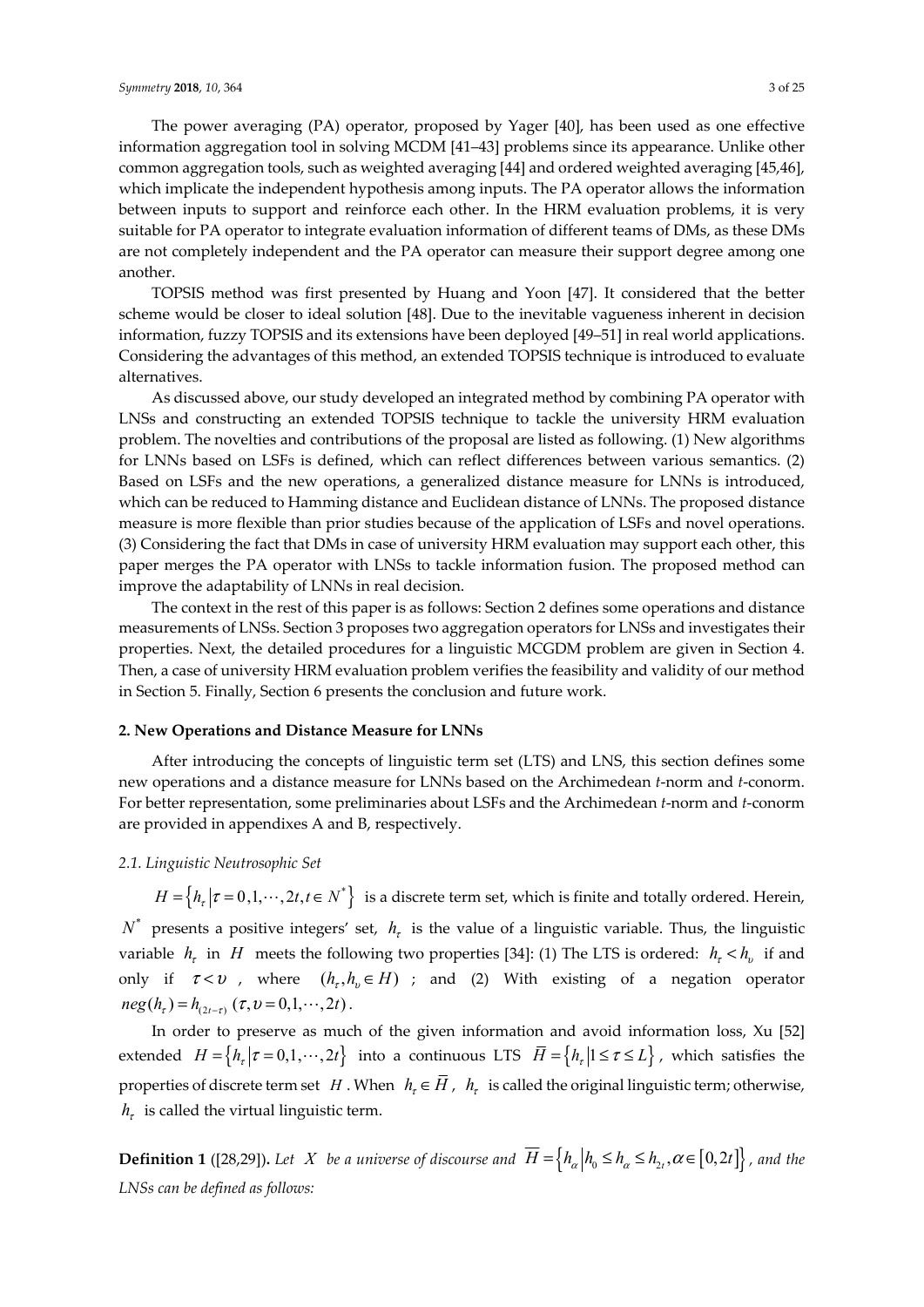$$
\tilde{a} = \left\{ \left\langle x, h_{T_a}(x), h_{I_a}(x), h_{F_a}(x) \right\rangle | x \in X \right\},\tag{1}
$$

 $\mathcal{L}_{W}$   $0 \leq T_{\tilde{a}} + I_{\tilde{a}} + F_{\tilde{a}} \leq 6t$  and the values  $h_{T_{\tilde{a}}}(x), h_{T_{\tilde{a}}}(x), h_{T_{\tilde{a}}}(x) \in \overline{H}$  represent the degrees of truth*membership, indeterminacy-membership, and falsity-membership, respectively.* 

Noteworthy, if there contains only one element in  $X$ ,  $\tilde{a}$  is called a LNN, for notational simplicity, it can be denoted by  $\tilde{a} = \langle h_{T_a}, h_{I_a}, h_{F_a} \rangle$ .

## *2.2. New Operations for LNNs*

According to the LSFs in Appendix A and the Archimedean *t*-norm and *t*-conorm presented in Appendix B, some novel operations for LNNs are defined as follows.

**Definition 2.** Let  $\tilde{a} = \langle h_{T_a}, h_{I_a}, h_{F_a} \rangle$  and  $\tilde{b} = \langle h_{T_b}, h_{I_b}, h_{F_b} \rangle$  be two arbitrary LNNs, and  $\zeta \ge 0$ ; then the *operations for LNNs are defined as follows:* 

$$
\tilde{a} \oplus \tilde{b} = \left\langle f^{*-1} \left( \frac{f^{*}(h_{r_{\delta}}) + f^{*}(h_{r_{\delta}})}{1 + f^{*}(h_{r_{\delta}}) f^{*}(h_{r_{\delta}})} \right), f^{*-1} \left( \frac{f^{*}(h_{r_{\delta}}) + f^{*}(h_{r_{\delta}})}{1 + (1 - f^{*}(h_{r_{\delta}})) (1 - f^{*}(h_{r_{\delta}}))} \right), f^{*-1} \left( \frac{f^{*}(h_{r_{\delta}}) + f^{*}(h_{r_{\delta}})}{1 + (1 - f^{*}(h_{r_{\delta}})) (1 - f^{*}(h_{r_{\delta}}))} \right) \right\rangle
$$
\n
$$
\tilde{a} \otimes \tilde{b} = \left\langle f^{*-1} \left( \frac{f^{*}(h_{r_{\delta}}) + f^{*}(h_{r_{\delta}})}{1 + (1 - f^{*}(h_{r_{\delta}})) (1 - f^{*}(h_{r_{\delta}}))} \right), f^{*-1} \left( \frac{f^{*}(h_{r_{\delta}}) + f^{*}(h_{r_{\delta}})}{1 + f^{*}(h_{r_{\delta}}) f^{*}(h_{r_{\delta}})} \right), f^{*-1} \left( \frac{f^{*}(h_{r_{\delta}}) + f^{*}(h_{r_{\delta}})}{1 + f^{*}(h_{r_{\delta}}) f^{*}(h_{r_{\delta}})} \right) \right\rangle;
$$
\n
$$
\zeta \tilde{a} = \left\langle f^{*-1} \left( \frac{(1 + f^{*}(h_{r_{\delta}}))^{5} - (1 - f^{*}(h_{r_{\delta}}))^{5}}{(1 + f^{*}(h_{r_{\delta}}))^{5}} \right), f^{*-1} \left( \frac{2(f^{*}(h_{r_{\delta}}))^{5}}{(2 - f^{*}(h_{r_{\delta}}))^{5} + (f^{*}(h_{r_{\delta}}))^{5}} \right), f^{*-1} \left( \frac{2(f^{*}(h_{r_{\delta}}))^{5}}{(2 - f^{*}(h_{r_{\delta}}))^{5} + (f^{*}(h_{r_{\delta}}))^{5}} \right) \right\rangle;
$$
\n
$$
\tilde{a}^{*} = \left\langle f^{*-1} \left( \frac{2(f^{*}(h_{r_{\delta}}))^{5}}{(2 - f^{*}(h_{r_{
$$

**Example 1.** Let  $H = \{h_0, h_1, h_2, h_3, h_4, h_5, h_6\} = \{very\ poor, poor, slightly\ poor,$ *fair, slightly good, good, very good*},  $\tilde{a} = \langle h_1, h_2, h_2 \rangle$ ,  $\tilde{b} = \langle h_1, h_3, h_4 \rangle$ , and  $\zeta = 2$ , if  $a = 1.4$ , and  $f_1(h_x) = \theta_x = \frac{x}{2t} (x = 0, 1, \dots, 2t)$ . The calculated results are as follows:

(1) 
$$
\tilde{a} \oplus \tilde{b} = \langle h_{4,29}, h_{3,75}, h_{3,75} \rangle
$$
  
\n(2)  $\tilde{a} \otimes \tilde{b} = \langle h_{3,75}, h_{4,29}, h_{4,29} \rangle$   
\n(3)  $2\tilde{a} = \langle h_{4,8}, h_{0,46}, h_{0,46} \rangle$ ; and  
\n(4)  $\tilde{a}^2 = \langle h_{1,2}, h_{3,6}, h_{3,6} \rangle$ 

**Theorem 1.** Let  $\tilde{a}$ ,  $\tilde{b}$ , and  $\tilde{c}$  be three LNNs, and  $\zeta \ge 0$ ; then the following equations are true: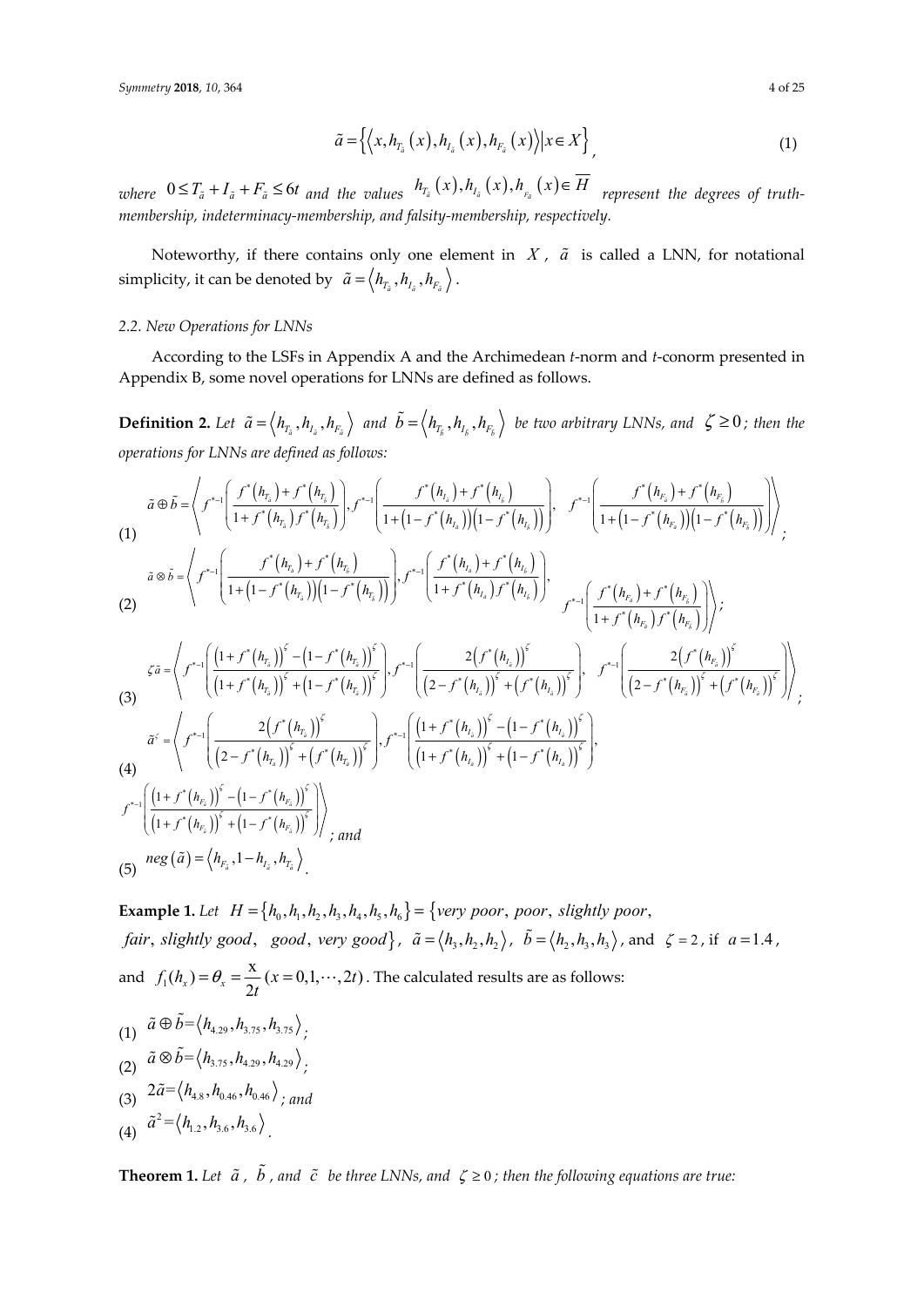(1) 
$$
\tilde{a} \oplus \tilde{b} = \tilde{b} \oplus \tilde{a}
$$
;  
\n(2)  $(\tilde{a} \oplus \tilde{b}) \oplus \tilde{c} = \tilde{a} \oplus (\tilde{b} \oplus \tilde{c})$ ,  
\n(3)  $\tilde{a} \otimes \tilde{b} = \tilde{b} \otimes \tilde{a}$ ;  
\n(4)  $(\tilde{a} \otimes \tilde{b}) \otimes \tilde{c} = \tilde{a} \otimes (\tilde{b} \otimes \tilde{c})$ ;  
\n(5)  $\zeta \tilde{a} \oplus \zeta \tilde{b} = \zeta (\tilde{b} \oplus \tilde{a})$ ;  
\n(6)  $(\tilde{a} \otimes \tilde{b})^{\zeta} = \tilde{a}^{\zeta} \otimes \tilde{b}^{\zeta}$ 

*Theorem 1 holds according to Definition 2, so the proof is omitted here.* 

*2.3. Distance between Two LNNs* 

**Definition 1.** Let  $\tilde{a} = \langle h_{T_{\tilde{a}}} , h_{I_{\tilde{a}}} , h_{F_{\tilde{a}}} \rangle$  and  $\tilde{b} = \langle h_{T_{\tilde{b}}} , h_{I_{\tilde{b}}} , h_{F_{\tilde{b}}} \rangle$  be two arbitrary LNNs,  $f^*$  is a LSF. Then, the *generalized distance measure between a and b is defined as follows:* 

$$
d(\tilde{a},\tilde{b})=\frac{1}{3}\bigg(\Big|f^*\big(h_{T_a}\big)-f^*\big(h_{T_b}\big)\Big|^2+\Big|f^*\big(h_{I_a}\big)-f^*\big(h_{I_b}\big)\Big|^2+\Big|f^*\big(h_{F_a}\big)-f^*\big(h_{F_b}\big)\Big|^2\bigg)^{\frac{1}{2}}.
$$
 (2)

*When*  $\lambda=1$ , the above distance measure can be reduced to the Hamming distance; when  $\lambda=2$ , it can be reduced to the Euclidean distance. We can see that Equation (2) is a generalized form of distance measure.

**Theorem 2.** Let  $\tilde{a} = \langle h_{T_a}, h_{I_{\tilde{a}}}, h_{F_{\tilde{a}}} \rangle$ ,  $\tilde{b} = \langle h_{T_{\tilde{b}}}, h_{I_{\tilde{b}}}, h_{F_{\tilde{b}}} \rangle$  and  $\tilde{c} = \langle h_{T_{\tilde{c}}}, h_{I_{\tilde{c}}}, h_{F_{\tilde{c}}} \rangle$  be three arbitrary LNNs, *then, the following properties are required for the generalized distance measure in Definition 1.* 

(1)  $d(\tilde{a}, \tilde{b}) \ge 0$ .

$$
\overline{d(\tilde{a},\tilde{a})}=0
$$

$$
(3) d(\tilde{a}, \tilde{b}) = d(\tilde{b}, \tilde{a})_{\tilde{a}}
$$

(4)  $d(\tilde{a}, \tilde{c}) \leq d(\tilde{a}, \tilde{b}) + d(\tilde{b}, \tilde{c})$ .

*Theorem 2 is proved in the Appendix C for better representation.* 

## **3. Linguistic Neutrosophic Aggregation Operators**

Yager [40] introduced the PA operator to allow input arguments to support each other. Thus, the traditional PA operator are first reviewed; then, the LNPWA and LNPWG operators are proposed in an environment featuring LNNs.

**Definition 2** ([40]). Let  $a_j$  ( $j = 1, 2, \dots, n$ ) be a collection of positive values and  $\Omega$  be the set of all given *values; then the PA operator is the mapping*  $PA: \Omega^n \to \Omega$ *, which can be defined as follows:* 

$$
PA(a_1, a_2, \cdots, a_n) = \sum_{j=1}^n \frac{1 + G(a_j)}{\sum_{j=1}^n (1 + G(a_j))} a_j,
$$
\n(3)

*where* 

$$
G(a_j) = \sum_{i=1, i \neq j}^{n} \text{Sup}(a_j, a_i), \tag{4}
$$

 $Sup(a_i, a_i)$  represents the support for  $a_i$  from  $a_i$ , and meets the following properties: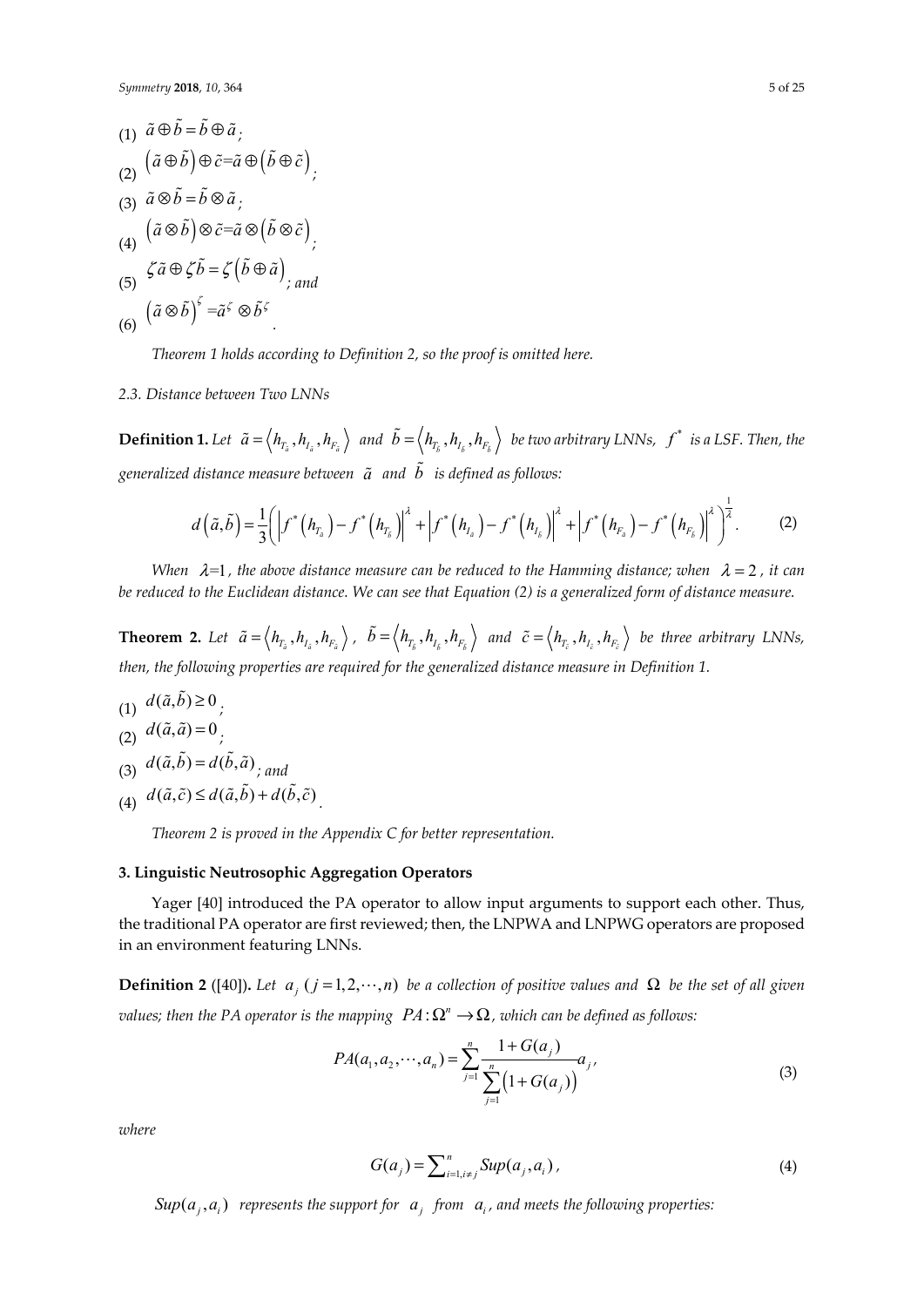\n- (1) 
$$
Sup(a_i, a_j) \in [0, 1]
$$
\n- (2)  $Sup(a_i, a_j) = Sup(a_j, a_i)$
\n- (3)  $Sup(a_i, a_j) \geq Sup(a_i, a_r)$ , when  $d(a_i, a_j) < d(a_i, a_r)$ , and  $d(a_i, a_j)$  is the distance between  $a_i$  and  $a_j$ .
\n

#### *3.1. Linguistic Neutrosophic Power Weighted Averaging Operator*

This subsection extends the traditional PA operator to LNN. Then, a LNPWA operator is proposed and discussed.

**Definition 3.** Let  $\tilde{a}_j = \langle h_{T_{aj}}, h_{I_{aj}}, h_{F_{aj}} \rangle$   $(j = 1, 2, ..., n)$  be a set of LNNs. Then, the LNPWA operator can *be defined as* 

$$
LNPWA(\tilde{a}_1, \tilde{a}_2, \cdots, \tilde{a}_n) = \bigoplus_{j=1}^n \frac{w_j\left(1 + G(\tilde{a}_j)\right)\tilde{a}_j}{\sum_{j=1}^n w_j\left(1 + G(\tilde{a}_j)\right)},
$$
\n<sup>(5)</sup>

1

*where*  $w = (w_1, w_2, ..., w_n)^T$  *is the weight vector of*  $\tilde{a}_j$  *,*  $w_i \in [0,1]$  *, and*  $\sum_{i=1}^n a_i$  $\sum_{i=1}^{n} w_i = 1$  $\sum_{i=1}^{N_i}$ *w*  $\sum_{i=1}^{\infty} w_i = 1$ ,  $G(a_j) = \sum_{i=1,i\neq j}^{n} w_i \text{Sup}(\tilde{a}_j, \tilde{a}_i)$ ,  $\text{Sup}(\tilde{a}_j, \tilde{a}_i)$  is the support for  $\tilde{a}_j$  from  $\tilde{a}_i$ , which also satisfies the *similar properties in Definition 4.* 

**Theorem 3.** Let  $\tilde{a}_j = \langle h_{T_{a,j}}, h_{I_{a,j}}, h_{F_{a,j}} \rangle$   $(j = 1, 2, ..., n)$  be a set of LNNs, and  $w = (w_1, w_2, ..., w_n)^T$  is the *weight vector of*  $\tilde{a}_j$ ,  $w_i \in [0,1]$ , and  $\sum_{i=1}$  $\sum_{i=1}^{n} w_i = 1$  $\sum_{i=1}^{N_i}$ *w*  $\sum_{i=1}$   $w_i = 1$ . Then, the aggregated result using Equation (5) is also a LNN. For notational simplicity, we assume that  $|\zeta_j = w_j(1+G(\tilde a_j))| \sum w_j(1+G(\tilde a_j))|$  $\left(1+G(\tilde{a}_{i})\right)\bigg/\sum_{i=1}^{n}w_{i}\left(1+G(\tilde{a}_{i})\right)$  $\frac{1}{j} - w_j (1 + O(u_j))$   $\frac{1}{j}$   $\frac{1}{j}$   $\frac{1}{j}$   $\frac{1}{j}$   $\frac{1}{j}$   $\frac{1}{j}$   $\frac{1}{j}$  $\zeta_i = w_i (1+G(\tilde{a}_i))/\sum w_i (1+G(\tilde{a}_i))$  $= w_j \left( 1 + G(\tilde{a}_j) \right) \sum_{j=1} w_j \left( 1 + G(\tilde{a}_j) \right).$ 

$$
LNPWA(\tilde{a}_{1}, \tilde{a}_{2}, \cdots, \tilde{a}_{n}) = \sqrt{\frac{\prod_{j=1}^{n} (1 + f^{*}(h_{T_{\tilde{a}}}))^{\zeta_{j}} - \prod_{j=1}^{n} (1 - f^{*}(h_{T_{\tilde{a}}}))^{\zeta_{j}}}{\prod_{j=1}^{n} (1 + f^{*}(h_{T_{\tilde{a}}}))^{\zeta_{j}} + \prod_{j=1}^{n} (1 - f^{*}(h_{T_{\tilde{a}}}))^{\zeta_{j}}}}\Bigg), f^{*-1}\left(\frac{2\prod_{j=1}^{n} (f^{*}(h_{I_{\tilde{a}}}))^{\zeta_{j}}}{\prod_{j=1}^{n} (2 - f^{*}(h_{I_{\tilde{a}}}))^{\zeta_{j}} + \prod_{j=1}^{n} (f^{*}(h_{I_{\tilde{a}}}))^{\zeta_{j}}}\right),
$$
\n
$$
f^{*-1}\left(\frac{2\prod_{j=1}^{n} (f^{*}(h_{F_{\tilde{a}}}))^{\zeta_{j}}}{\prod_{j=1}^{n} (2 - f^{*}(h_{F_{\tilde{a}}}))^{\zeta_{j}} + \prod_{j=1}^{n} (f^{*}(h_{F_{\tilde{a}}}))^{\zeta_{j}}}\right)\right).
$$
\n(6)

*"Appendix D" details the proof of Theorem 3.* 

The traditional PA operator has the properties of idempotency, monotonicity, and boundedness. It can be proved that the LNPWA operator also satisfies these properties.

**Theorem 4.** Let  $\tilde{a}_j = \langle h_{T_{\tilde{a}j}}, h_{I_{\tilde{a}j}}, h_{F_{\tilde{a}j}} \rangle$   $(j = 1, 2, ..., n)$  be a set of LNNs, and  $w = (w_1, w_2, ..., w_n)^T$  is the *weight vector of*  $\tilde{a}_j$ ,  $w_i \in [0,1]$ , and  $\sum_{i=1}$  $\sum_{i=1}^{n} w_i = 1$  $\sum_{i=1}^{N_i}$ *w*  $\sum_{i=1} w_i = 1$ . If  $Sup(\tilde{a}_j, \tilde{a}_i) = 0$  or  $Sup(\tilde{a}_j, \tilde{a}_i) = k \left( k \in [0,1] \right)$  for all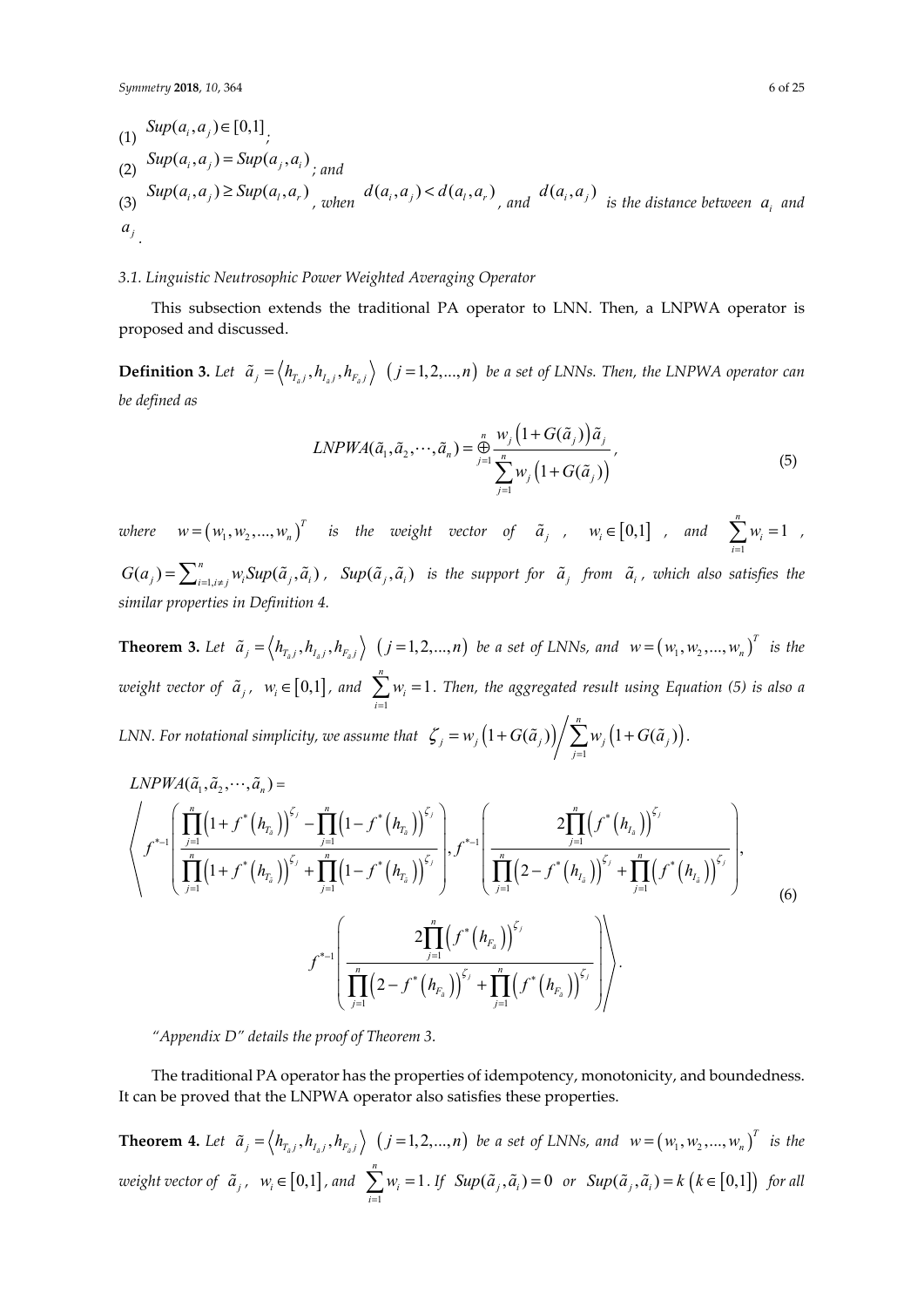$\tilde{a}_i$  and  $\tilde{a}_i$ . Hence, the LNPWA operator reduces to the linguistic neutrosophic weighted averaging (LNWA) *operator.* 

$$
LNWA(\tilde{a}_{1}, \tilde{a}_{2}, \cdots, \tilde{a}_{n}) = \bigoplus_{j=1}^{n} w_{j} \tilde{a}_{j}
$$
\n
$$
= \left\langle f^{*-1} \left( \prod_{j=1}^{n} (1 + f^{*}(h_{T_{a}}))^{w_{j}} - \prod_{j=1}^{n} (1 - f^{*}(h_{T_{a}}))^{w_{j}} \right) \right\rangle
$$
\n
$$
= \left\langle f^{*-1} \left( \prod_{j=1}^{n} (1 + f^{*}(h_{T_{a}}))^{w_{j}} + \prod_{j=1}^{n} (1 - f^{*}(h_{T_{a}}))^{w_{j}} \right) \right\rangle
$$
\n
$$
f^{*-1} \left( \frac{2 \prod_{j=1}^{n} (f^{*}(h_{I_{a}}))^{w_{j}}}{\prod_{j=1}^{n} (2 - f^{*}(h_{I_{a}}))^{w_{j}} + \prod_{j=1}^{n} (f^{*}(h_{I_{a}}))^{w_{j}}} \right) \cdot f^{*-1} \left( \frac{2 \prod_{j=1}^{n} (f^{*}(h_{F_{a}}))^{w_{j}}}{\prod_{j=1}^{n} (2 - f^{*}(h_{F_{a}}))^{w_{j}} + \prod_{j=1}^{n} (f^{*}(h_{F_{a}}))^{w_{j}}} \right) \right\rangle
$$
\n(7)

*The proof for Theorem 4 is similar to the proof for Theorem 3; thus, it is omitted here.* 

## *3.2. Linguistic Neutrosophic Power Weighted Geometric Operator*

**Definition 4.** Let  $\tilde{a}_j = \langle h_{T_{aj}}, h_{I_{aj}}, h_{F_{aj}} \rangle$   $(j = 1, 2, ..., n)$  be a set of LNNs. Then, the LNPWG operator can *be defined as* 

$$
LNPWG(\tilde{a}_1, \tilde{a}_2, \cdots, \tilde{a}_n) = \bigotimes_{j=1}^n (\tilde{a}_j) \sum_{j=1}^{\tilde{w}_j(1+G(\tilde{a}_j))} \tag{8}
$$

*where*  $w = (w_1, w_2, ..., w_n)^T$  *is the weight vector of*  $\tilde{a}_j$  *,*  $w_i \in [0,1]$  *, and*  $\sum_{i=1}^{n}$  $\sum_{i=1}^{n} w_i = 1$  $\sum_{i=1}^{\infty}$ <sup>*i*</sup><sup>*v*</sup><sub>*i*</sub> *w*  $\sum_{i=1}^{\infty} w_i = 1$ ,  $G(a_j) = \sum_{i=1,i\neq j}^{n} w_i \text{Sup}(\tilde{a}_j, \tilde{a}_i)$ ,  $\text{Sup}(\tilde{a}_j, \tilde{a}_i)$  is the support for  $\tilde{a}_j$  from  $\tilde{a}_i$  and also satisfies the *properties in Definition 4.* 

**Theorem 5.** Let  $\tilde{a}_j = \langle h_{T_{\tilde{a}}j}, h_{I_{\tilde{a}}j}, h_{F_{\tilde{a}}j} \rangle$   $(j = 1, 2, ..., n)$  be a set of LNNs, and  $w = (w_1, w_2, ..., w_n)^T$  is the *weight vector of*  $\tilde{a}_j$ ,  $w_i \in [0,1]$ , and  $\sum_{i=1}$  $\sum_{i=1}^{n} w_i = 1$  $\sum_{i=1}^{N_i}$ *w*  $\sum_{i=1} w_i = 1$ . Then, the aggregated result using Equation (8) is still a LNN, For notational simplicity, we assume that  $|\zeta_j = w_j(1+G(\tilde a_j))| \sum w_j(1+G(\tilde a_j))|$ 1  $\left(1+G(\tilde{a}_{i})\right)\bigg/\sum_{i=1}^{n}w_{i}\left(1+G(\tilde{a}_{i})\right)$  $\frac{1}{j} - w_j (1 + O(u_j))$   $\frac{1}{j}$   $\frac{1}{j}$   $\frac{1}{j}$   $\frac{1}{j}$   $\frac{1}{j}$   $\frac{1}{j}$   $\frac{1}{j}$  $\zeta_i = w_i (1+G(\tilde{a}_i))/\sum w_i (1+G(\tilde{a}_i))$  $= w_j \left( 1 + G(\tilde{a}_j) \right) / \sum_{j=1} w_j \left( 1 + G(\tilde{a}_j) \right).$ 

$$
LNPWG(\tilde{a}_{1}, \tilde{a}_{2}, \cdots, \tilde{a}_{n}) = \left\langle f^{*-1} \left( \frac{2 \prod_{j=1}^{n} (f^{*}(h_{T_{a}}))^{\zeta_{j}}}{\prod_{j=1}^{n} (2 - f^{*}(h_{T_{a}}))^{\zeta_{j}} + \prod_{j=1}^{n} (f^{*}(h_{T_{a}}))^{\zeta_{j}}} \right), f^{*-1} \left( \frac{\prod_{j=1}^{n} (1 + f^{*}(h_{I_{a}}))^{\zeta_{j}} - \prod_{j=1}^{n} (1 - f^{*}(h_{I_{a}}))^{\zeta_{j}}}{\prod_{j=1}^{n} (1 + f^{*}(h_{I_{a}}))^{\zeta_{j}} + \prod_{j=1}^{n} (1 - f^{*}(h_{I_{a}}))^{\zeta_{j}}} \right), \tag{9}
$$
\n
$$
f^{*-1} \left( \frac{\prod_{j=1}^{n} (1 + f^{*}(h_{F_{a}}))^{\zeta_{j}} - \prod_{j=1}^{n} (1 - f^{*}(h_{F_{a}}))^{\zeta_{j}}}{\prod_{j=1}^{n} (1 + f^{*}(h_{F_{a}}))^{\zeta_{j}} + \prod_{j=1}^{n} (1 - f^{*}(h_{F_{a}}))^{\zeta_{j}}} \right) \right\rangle.
$$

*The proof of Theorem 5 is also omitted duo to the same way as Theorem 3.* 

## **4. MCGDM Method Based on the LNPWA and LNPWG Operators**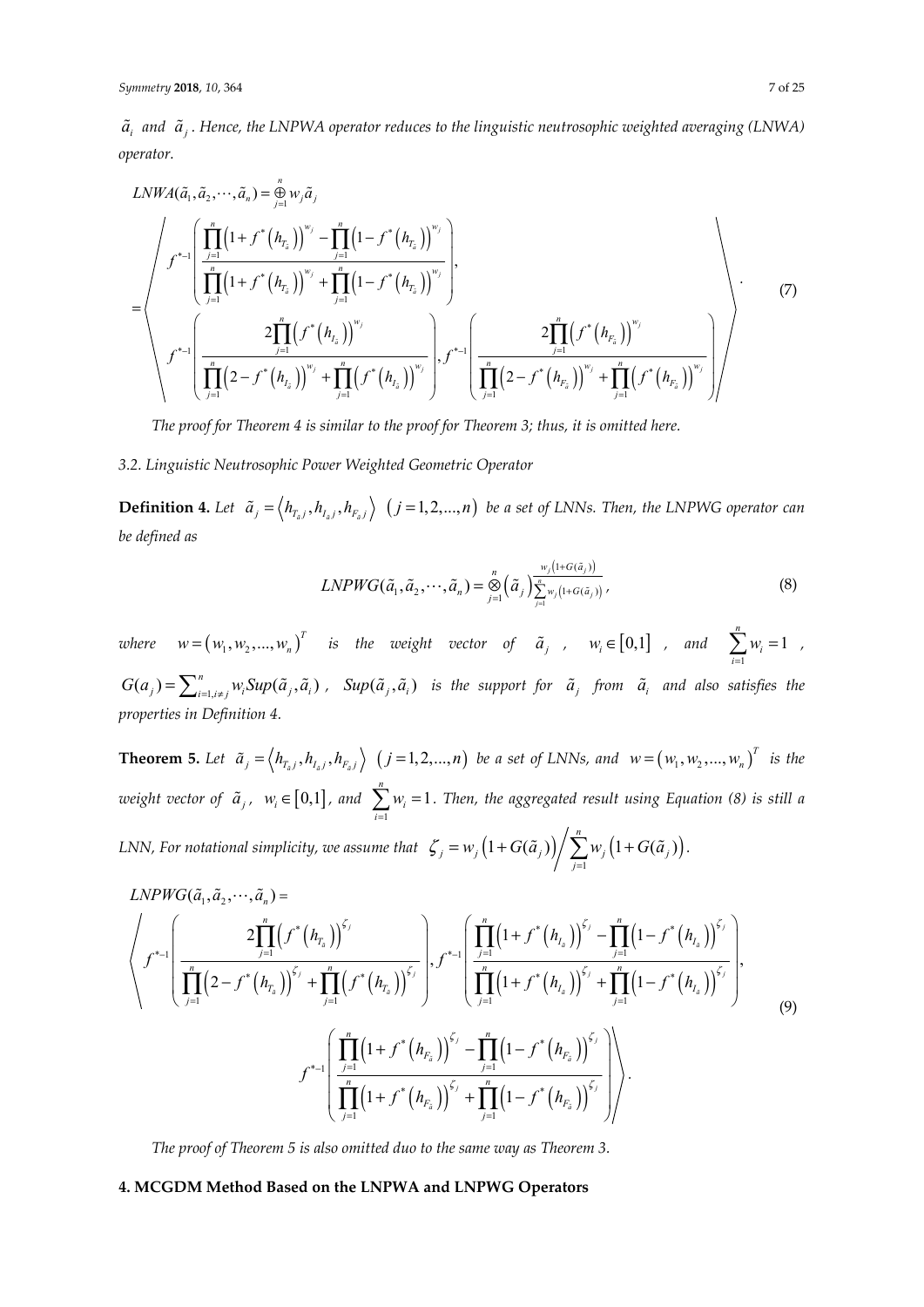In this part, a MCGDM method based on the LNPWA and LNPWG operators is developed to solve university HRM evaluation problems.

For a MCGDM problem with a finite set of *m* alternatives, let  $D = \{D_1, D_2, ..., D_s\}$  be the set of DMs,  $A = \{A_1, A_2, ..., A_m\}$  be the set of alternatives, and  $C = \{C_1, C_2, ..., C_n\}$  be the set of criteria. Assume that the weight vector of the criteria is  $\boldsymbol{\varpi} = (\boldsymbol{\varpi}_1, \boldsymbol{\varpi}_2, ..., \boldsymbol{\varpi}_n)^T$ , such that  $\boldsymbol{\varpi}_j \in [0,1]$  and 1  $\sum_{i=1}^{n} \overline{\omega}_{i} = 1$  $\sum_{j=1}^{\mathbf{w}}$  *j*  $\varpi$  $\sum_{j=1}^{n} \overline{\omega}_j = 1$ . Analogously, the weight vector of the DMs is specified as  $w = (w_1, w_2, ..., w_s)^T$ , where  $w_k \ge 0$ , and  $\sum_{k=1}$  $\sum_{k=1}^{s} w_k = 1$  $\sum_{k=1}^{\infty}$ <sup>*w*</sup><sub>k</sub> *w*  $\sum_{k=1} w_k = 1$  . The evaluation values provided by the DMs are transformed into LNNs, and  $\tilde{a}^k_{ij} = \langle h^k_{T_a ij}, h^k_{T_a ij}, h^k_{F_a ij} \rangle$ ,  $(k = 1, 2, ..., s; j = 1, 2, ..., n; i = 1, 2, ..., m)$  represents the evaluation value of DM  $D_k$   $(k = 1,2,...,s)$  for alternative  $\tilde{a}_i$   $(i = 1,2,...,m)$  on criteria  $C_j$   $(j = 1,2,...,n)$ .

The detailed procedures of the MCGDM method involve the following steps:

**Step 1:** Normalize the decision matrices.

In general, criteria can be divided into two categories: benefit type and cost type. Using operation (5) in Definition 2, the cost criteria can be transformed into benefit ones as follows:

$$
r_{ij}^k = \begin{cases} \left\langle h_{T_{aij}}^k, h_{T_{aij}}^k, h_{F_{aij}}^k \right\rangle, & \text{for benefit criterion } c_j \\ \left\langle h_{F_{aij}}^k, 1 - h_{T_{aij}}^k, h_{T_{aij}}^k \right\rangle, & \text{otherwise} \end{cases}
$$
(10)

**Step 2:** Obtain the weighted decision matrices.

Using operations in Definition 2, the weighted decision matrices can be constructed by multiplying the given criteria weight vector into the decision matrices.

**Step 3:** Calculate the supports.

Utilizing the distance measure defined in Definition 1, the support degrees can be obtained by Equation (11):

$$
Sup(r_{ij}^{k_1}, r_{ij}^{k_2}) = 1 - d(r_{ij}^{k_1}, r_{ij}^{k_2}) (i = 1, 2, \cdots, m; j = 1, 2, \cdots, n; k_1, k_2 = 1, 2, \cdots, s).
$$
\n(11)

**Step 4:** Calculate the weights associated with  $r_{ij}^{k_1}$  ( $k_1 = 1, 2, \dots, s$ ).

$$
\eta_{ij}^{k_1} = w_{k_1} \left( 1 + G(\tilde{r}_{k_1}) \right) \middle/ \sum_{k_1=1}^q w_{k_1} \left( 1 + G(\tilde{r}_{k_1}) \right), \tag{12}
$$

where  $G(r_{k_1}) = \sum_{k_2=l, k_2 \neq k_1}^{s} w_{k_2} \text{Sup}(r_{k_1}, r_{k_2})$ , and  $w_{k_2}$  is interpreted as the weight of DM  $D_{k_2}$ .

**Step 5:** Obtain the comprehensive evaluation information.

Using Equation (5) or Equation (9), the normalized evaluation information provided by DMs can be aggregated, and the integrated decision matrix  $R = \begin{bmatrix} r_{ij} \end{bmatrix}$  can be obtained.

Step 6: Determine the ideal decision vectors of all alternative decisions.

After aggregating the DMs' evaluation information into the decision matrix  $R = \begin{bmatrix} r_{ij} \end{bmatrix}$  which is as follow: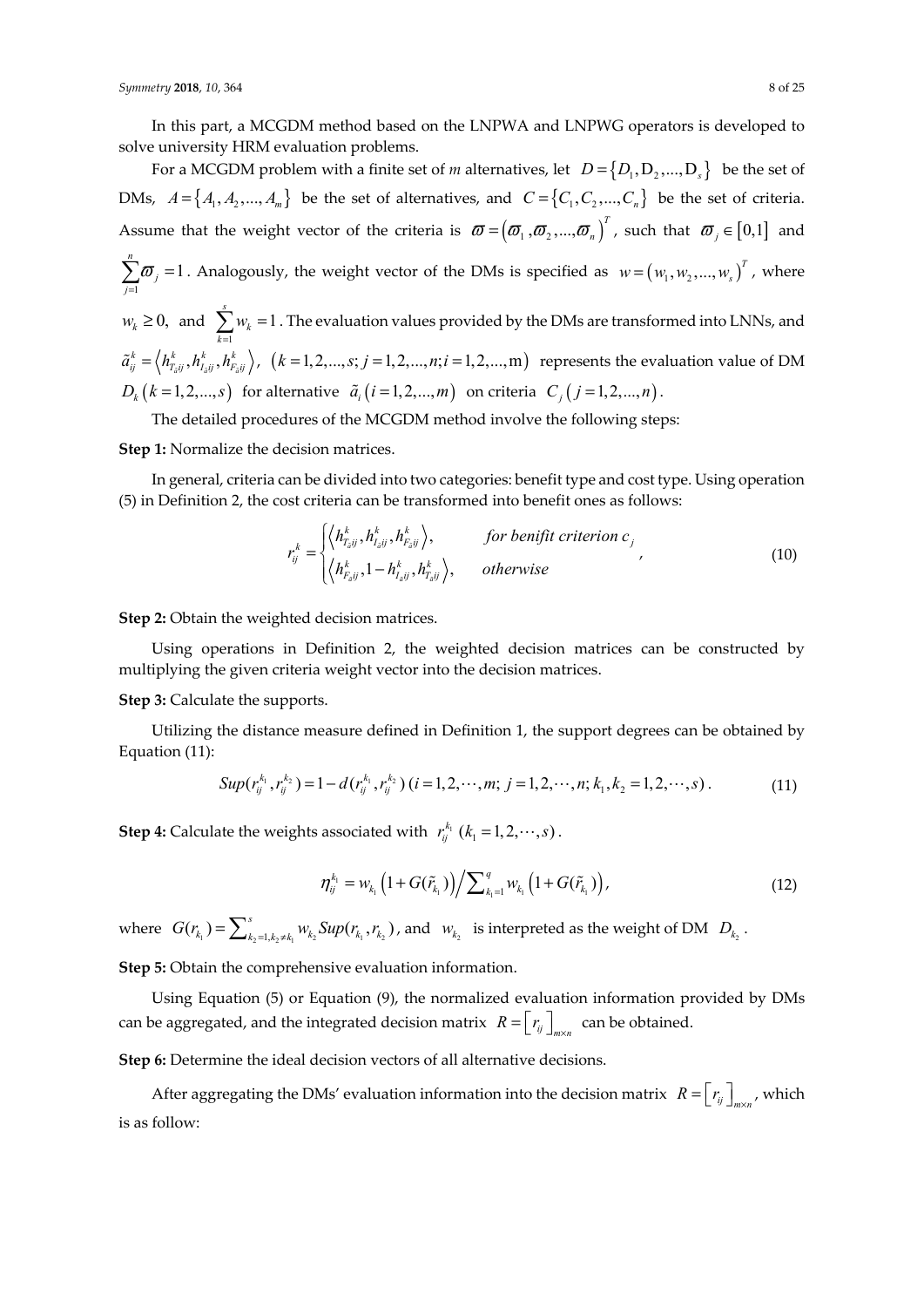$$
R = \begin{bmatrix} r_{ij} \end{bmatrix}_{m \times n} = \begin{bmatrix} 4 & 4 \ 4 & 4 \ 4 & 4 \ 4 & 4 \ 4 & 4 \ 4 & 4 \ 4 & 4 \ 4 & 4 \ 4 & 4 \ 4 & 4 \ 4 & 4 \ 4 & 4 \ 4 & 4 \ 4 & 4 \ 4 & 4 \ 4 & 4 \ 4 & 4 \ 4 & 4 \ 4 & 4 \ 4 & 4 \ 4 & 4 \ 4 & 4 \ 4 & 4 \ 4 & 4 \ 4 & 4 \ 4 & 4 \ 4 & 4 \ 4 & 4 \ 4 & 4 \ 4 & 4 \ 4 & 4 \ 4 & 4 \ 4 & 4 \ 4 & 4 \ 4 & 4 \ 4 & 4 \ 4 & 4 \ 4 & 4 \ 4 & 4 \ 4 & 4 \ 4 & 4 \ 4 & 4 \ 4 & 4 \ 4 & 4 \ 4 & 4 \ 4 & 4 \ 4 & 4 \ 4 & 4 \ 4 & 4 \ 4 & 4 \ 4 & 4 \ 4 & 4 \ 4 & 4 \ 4 & 4 \ 4 & 4 \ 4 & 4 \ 4 & 4 \ 4 & 4 \ 4 & 4 \ 4 & 4 \ 4 & 4 \ 4 & 4 \ 4 & 4 \ 4 & 4 \ 4 & 4 \ 4 & 4 \ 4 & 4 \ 4 & 4 \ 4 & 4 \ 4 & 4 \ 4 & 4 \ 4 & 4 \ 4 & 4 \ 4 & 4 \ 4 & 4 \ 4 & 4 \ 4 & 4 \ 4 & 4 \ 4 & 4 \ 4 & 4 \ 4 & 4 \ 4 & 4 \ 4 & 4 \ 4 & 4 \ 4 & 4 \ 4 & 4 \ 4 & 4 \ 4 & 4 \ 4 & 4 \ 4 & 4 \ 4 & 4 \ 4 & 4 \ 4 & 4 \ 4 & 4 \ 4 & 4 \ 4 & 4 \ 4 & 4 \ 4 & 4 \ 4 & 4 \ 4 & 4 \ 4 & 4 \ 4 & 4 \ 4 & 4 \ 4 & 4 \ 4 & 4 \ 4 & 4 \ 4 & 4 \ 4 & 4 \ 4 & 4 \ 4 & 4 \ 4 & 4 \ 4 & 4 \ 4 & 4 \ 4 & 4 \ 4 & 4 \ 4 & 4 \ 4 & 4 \ 4 & 4 \ 4 & 4 \ 4 & 4 \ 4 & 4 \ 4 &
$$

we can determine the ideal alternative vector  $A^*$  among all the alternatives below:

$$
C_1 \t C_2 \t ... \t C_n
$$
  

$$
A^* = (\langle h_{T_{2i}}, h_{I_0}, h_{F_0} \rangle, \langle h_{T_{2i}}, h_{I_0}, h_{F_0} \rangle, ..., \langle h_{T_{2i}}, h_{I_0}, h_{F_0} \rangle)
$$
(14)

Similarly, the negative ideal alternative vector  $A_c^*$  can be obtained by the negation of  $A^*$ , which has the maximum separation from  $A^*$ , as follows:

$$
C_1 \t C_2 \t ... \t C_n
$$
  

$$
A_c^* = (\langle h_{T_0}, h_{I_{2t}}, h_{F_{2t}} \rangle, \langle h_{T_0}, h_{I_{2t}}, h_{F_{2t}} \rangle, ..., \langle h_{T_0}, h_{I_{2t}}, h_{F_{2t}} \rangle)
$$
(15)

In addition, we can obtain the left maximum separation from  $A^*$  denoted as  $A^*$  :

$$
C_1 \t C_2 \t ... \t C_n
$$
  

$$
A^* = \left( \left\langle h_{T_{\lambda^{*-1}}}^*, h_{I_{\lambda^{*-1}}}^*, h_{F_{\lambda^{*-1}}}^*, \left\langle h_{T_{\lambda^{*-2}}}^*, h_{I_{\lambda^{*-2}}}^*, h_{F_{\lambda^{*-2}}}^* \right\rangle, ..., \left\langle h_{T_{\lambda^{*-1}}}^*, h_{I_{\lambda^{*-1}}}^*, h_{F_{\lambda^{*-1}}}^* \right\rangle \right)'
$$
(16)

where  $h_{T_{\hat{A}^* - j}} = \min_i \left\{ h_{T_{\hat{A}^* - j}} \right\}, \quad h_{I_{\hat{A}^* - j}} = \max_i \left\{ h_{I_{\hat{A}^* - j}} \right\}, \text{ and } \quad h_{F_{\hat{A}^* - j}} = \max_i \left\{ h_{F_{\hat{A}^* - j}} \right\}.$ 

In the same way, we can also obtain the right maximum separation from  $A^*$  denoted as  $A^{*+}$ :

$$
C_{1} C_{2} ... C_{n}
$$
\n
$$
A^{*+} = \left( \left\langle h_{T_{A^{*+1}}} , h_{I_{A^{*+1}}} , h_{F_{A^{*+1}}} \right\rangle, \left\langle h_{T_{A^{*+2}}} , h_{I_{A^{*+2}}} , h_{F_{A^{*+2}}} \right\rangle, ..., \left\langle h_{T_{A^{*+n}}} , h_{I_{A^{*n}}} , h_{F_{A^{*n}}} \right\rangle \right)'
$$
\n(17)  
\nwhere\n
$$
h_{T_{A^{*+j}}} = \max_{i} \left\{ h_{T_{A^{*+j}}} \right\}, \quad h_{I_{A^{*+j}}} = \min_{i} \left\{ h_{I_{A^{*+j}}} \right\}, \quad \text{and} \quad h_{F_{A^{*+j}}} = \min_{i} \left\{ h_{F_{A^{*j}}} \right\}.
$$

**Step 7:** Calculate the separations of each alternative decision vector from the ideal decision vector.

Utilizing the distance measure in Definition 1, we can calculate the separations between each alternative vector and the ideal decision vectors of all alternative decisions, they are respectively represented as follows:

$$
d(A_i, A^*) = \sum_{j=1}^n \frac{1}{3} \left( \left| f^* \left( h_{T_{\alpha j}} \right) - f^* \left( h_{T_{2t}} \right) \right|^2 + \left| f^* \left( h_{I_{\alpha j}} \right) - f^* \left( h_{I_0} \right) \right|^2 + \left| f^* \left( h_{F_{\alpha j}} \right) - f^* \left( h_{F_0} \right) \right|^2 \right)^{\frac{1}{4}}, \quad (18)
$$

$$
d(A_{i}, A_{c}^{*}) = \sum_{j=1}^{n} \frac{1}{3} \left( \left| f^{*}\left(h_{T_{\alpha j}}\right) - f^{*}\left(h_{T_{0}}\right) \right|^{2} + \left| f^{*}\left(h_{I_{\alpha j}}\right) - f^{*}\left(h_{I_{2}}\right) \right|^{2} + \left| f^{*}\left(h_{F_{\alpha j}}\right) - f^{*}\left(h_{F_{2}}\right) \right|^{2} \right)^{\frac{1}{2}},
$$
(19)

$$
d(A_{i}, A^{*-}) = \sum_{j=1}^{n} \frac{1}{3} \left( \left| f^{*}\left(h_{T_{\alpha_{j}}}\right) - f^{*}\left(h_{T_{\alpha_{j}}}\right) \right|^{2} + \left| f^{*}\left(h_{I_{\alpha_{j}}}\right) - f^{*}\left(h_{I_{\alpha_{j}}}\right) \right|^{2} + \left| f^{*}\left(h_{F_{\alpha_{j}}}\right) - f^{*}\left(h_{F_{\alpha_{j}}}\right) \right|^{2} \right)^{\frac{1}{2}}, \quad (20)
$$

1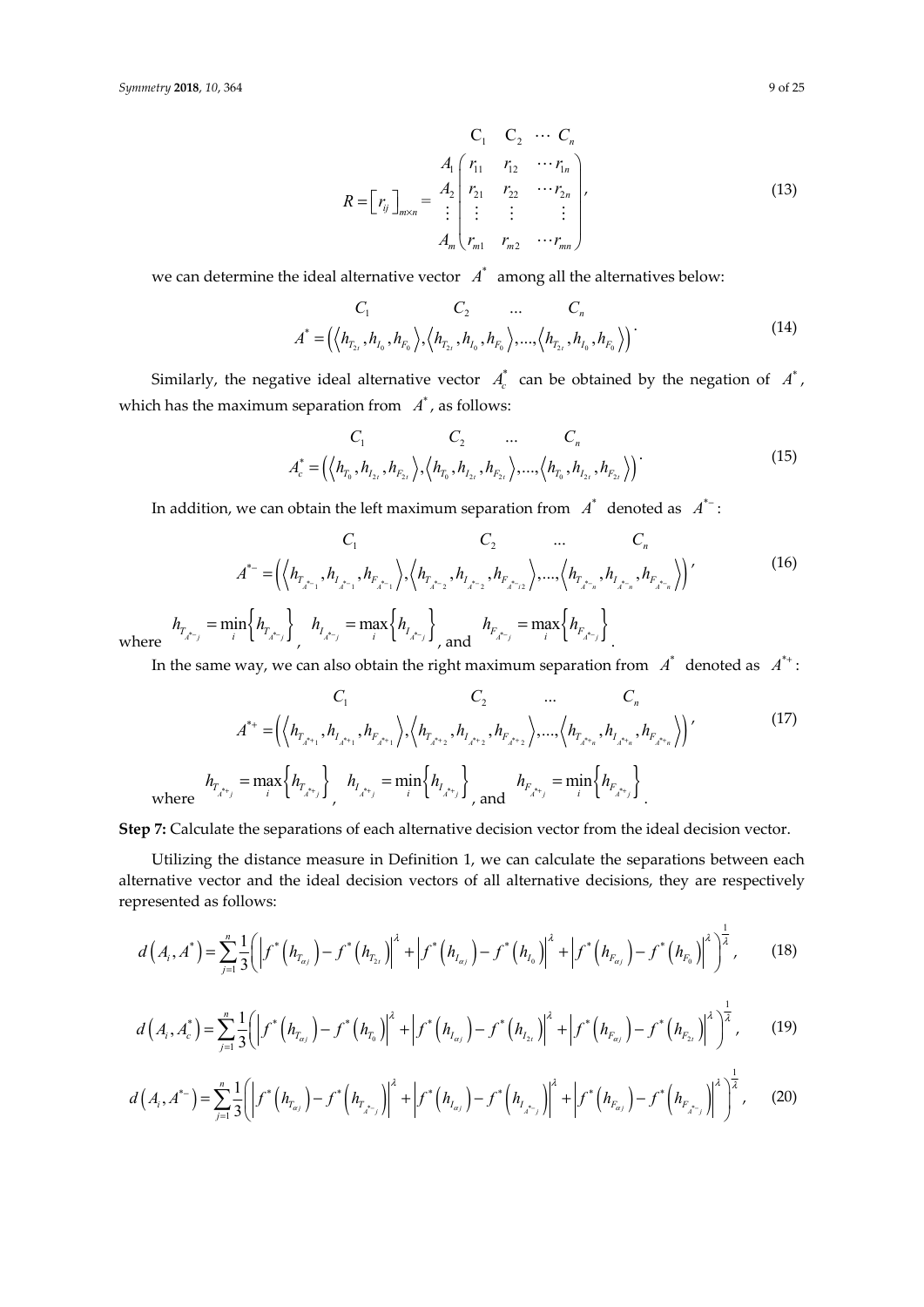$$
d(A_{i}, A^{*+}) = \sum_{j=1}^{n} \frac{1}{3} \left( \left| f^{*}\left(h_{T_{\alpha_{j}}}\right) - f^{*}\left(h_{T_{\alpha_{j}}}\right) \right|^{2} + \left| f^{*}\left(h_{I_{\alpha_{j}}}\right) - f^{*}\left(h_{I_{\alpha_{j}}}\right) \right|^{2} + \left| f^{*}\left(h_{F_{\alpha_{j}}}\right) - f^{*}\left(h_{F_{\alpha_{j}}}\right) \right|^{2} \right)^{\frac{1}{2}}
$$
(21)

.

**Step 8:** Calculate the relative closeness of each alternative decision.

The relative closeness of each alternative decision can be obtained using the following formula:

$$
I_{i} = \frac{d(A_{i}, A_{c}^{*}) + d(A_{i}, A^{*}) + d(A_{i}, A^{*})}{d(A_{i}, A^{*}) + d(A_{i}, A_{c}^{*}) + d(A_{i}, A^{*}) + d(A_{i}, A^{*})}
$$
(22)

**Step 9:** Rank all the alternatives.

According to the relative closeness of each alternative decision  $I_i$ , we can rank all the alternatives. The larger the value of  $I_i$ , the better the alternative  $A_i$  is.

#### **5. A Case of Human Resource Management Problem**

## *5.1. Problem Definition*

The present study focuses on a case of HRM problem in a Chinese university to test the proposed MCGDM method. Specifically, the school of management in the university plans to introduce talents from home and abroad to strengthen discipline construction and try to realize the goal of building a high-level innovative university. Three teams of DMs are assembled as a committee and will take the whole responsibility for this recruitment process, these teams are university presidents  $D_1$ , deans of management school  $D_2$ , and human resource officers  $D_3$ , respectively. After strict first interview, six candidates  $A_i$  ( $i = 1,2,...,6$ ) remain for the second review. Before the evaluation procedures, an appropriate evaluation index system should be constructed through literature review and expert consultation. In the literature research, Abdullah et al. [1] and Chou et al. [53] identified three dimensions and eight criteria for the HRM evaluation problem; the three dimensions used in their work were infrastructures, input and output. Zhang et al. [5] constructed an evaluation index system of classroom teaching quality; dimensions included in their work were usage of teaching attitude, teaching capacity, teaching content, teaching method and teaching effect. We can see that different evaluation index systems serve for different purposes of HRM evaluation in various industries. This study mainly tackles the HRM evaluation for talent introduction in universities which exists in reallife decision environments. According to Ref. [54], experts agree on the four criteria included in the evaluation index system for the evaluation of HRM, they are teaching skill  $(C_1)$ , morality  $(C_2)$ , education background  $(C_3)$  and research capability  $(C_4)$ , respectively. A brief description of each criterion is shown as follows.

Teaching skill is an overall reflect of one teacher's classroom teaching quality which includes several sub-attributes, such as teaching attitude, teaching capacity, teaching content, teaching method and teaching effect.

Morality refers to the teachers' morality in this study. It is a kind of professional morality of teachers which takes up the first place of education and can greatly affects the education's level and quality as a whole. More specifically, the teachers' morality includes the moral consciousness, moral relations and moral activity of the teachers in universities.

Education background is an overview of a person's learning environment and learning ability. It includes the person's educational level, graduate school, major courses, academic achievements, and some other highlights.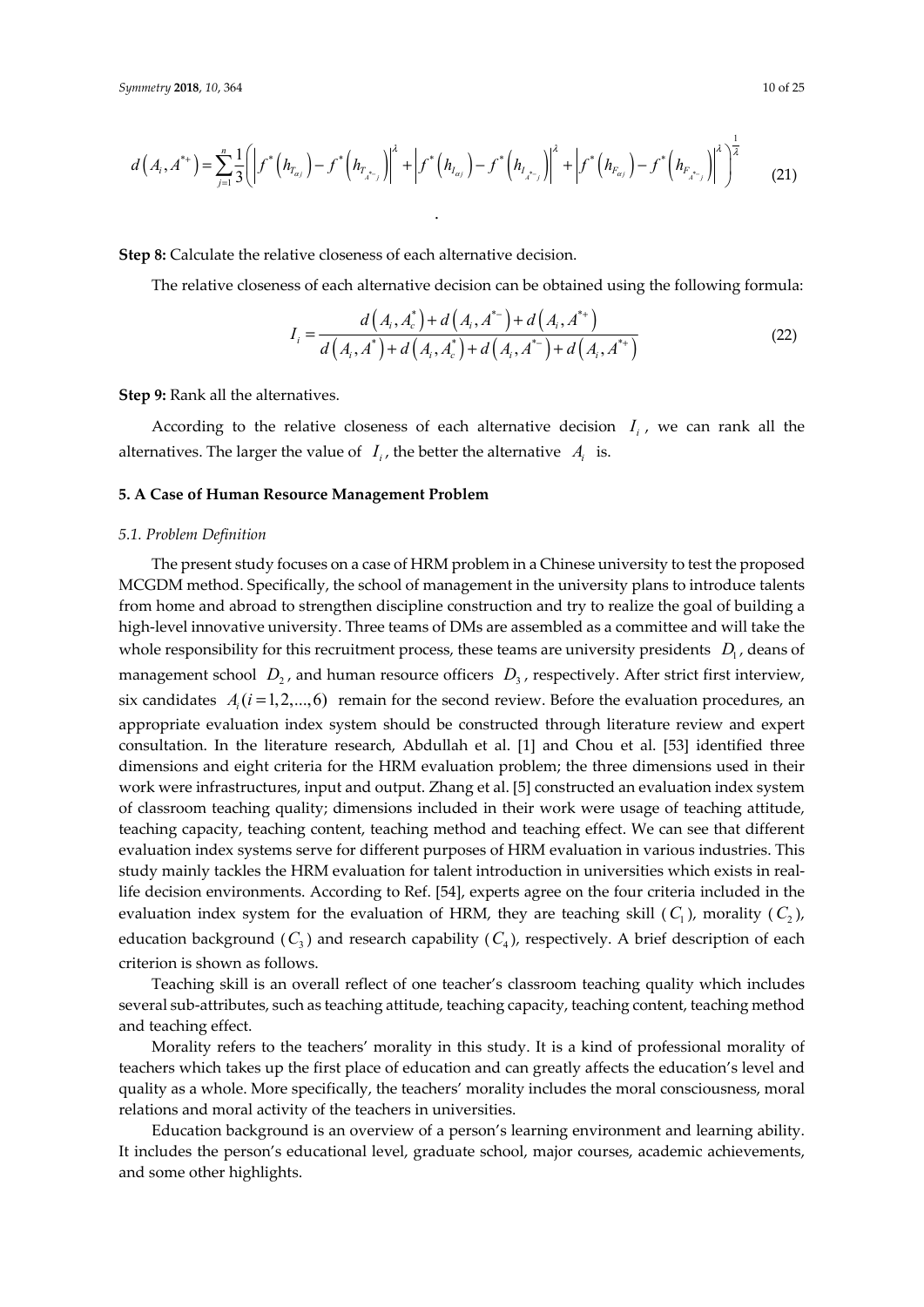Research capability denotes the scientific research ability that is required for scientific research or the research competence someone shows during the process of scientific research. The former is closer to the potential, including someone's abilities in logical thinking, writing and oral language, etc., whereas the latter emphasizes someone's practical scientific research capacity.

With the reform of education and fierce competition among universities, the current form of university education needs more and more modern teachers with the above four abilities. Therefore, this study applies the above four criteria for the case of HRM evaluation, and the six candidates  $A_i$  ( $i = 1, 2, \ldots, 6$ ) are evaluated by the three teams of DMs under each criterion. The weight vector of criteria was assigned by DMs as  $\boldsymbol{\varpi}$  =  $(0.3,0.12,0.31,0.27)^T$ , and the weight vector of DMs was

$$
w = \left(\frac{1}{3}, \frac{1}{3}, \frac{1}{3}\right)^T
$$
 . In addition, the LTS was denoted as  $H = \{h_0, h_1, \dots, h_6\}$ 

= {extremely poor, very poor, poor, medium, good, very good, extremely good}. By interviewing the DMs one by one anonymously, all of their linguistic assessments for each alternative under each criterion are collected together. During this process, DMs in each group are isolated and don't negotiate with each other at all. Consequently, the decision information is provided independently in the form of linguistic terms. Take the evaluation value  $\tilde{a}_{11}^1 = \langle h_5, h_3, h_2 \rangle$  as an example, which represents the evaluation value of DM  $D_1$  for alternative  $A_1$  under criterion  $C_1$ . Since the criterion *C*1 (teaching skill) includes various aspects, such as teaching attitude, teaching capacity, teaching content, teaching method and teaching effect, the group of DMs  $D_1$  may hold inconsistent linguistic judgments for alternative  $A_1$  with respect to  $C_1$ . After collecting all the linguistic assessments for alternative  $A_1$ , the linguistic neutrosophic information  $\tilde{a}_{11}^1 = \langle h_5, h_3, h_2 \rangle$  is obtained by calculating the weighted mean values of all the labels of linguistic terms with respect to active, neutral and passive information, respectively. Similarly, the overall evaluation information provided by the teams of DMs can be represented in the form of LNNs in Tables 1–3.

| $D_1$ $C_1$ $C_2$ $C_3$ $C_4$               |                                       |                                       |                                       |
|---------------------------------------------|---------------------------------------|---------------------------------------|---------------------------------------|
| $A_1 \langle h_5, h_3, h_2 \rangle$         | $\langle h_{5}, h_{3}, h_{0} \rangle$ | $\langle h_{5}, h_{3}, h_{0} \rangle$ | $\langle h_{5}, h_{3}, h_{2} \rangle$ |
| $A, \langle h_{5}, h_{3}, h_{1} \rangle$    | $\langle h_{5}, h_{3}, h_{0} \rangle$ | $\langle h_{5}, h_{3}, h_{0} \rangle$ | $\langle h_{0}, h_{3}, h_{0} \rangle$ |
| $A_3 \langle h_5, h_3, h_2 \rangle$         | $\langle h_{5}, h_{3}, h_{0} \rangle$ | $\langle h_{5}, h_{3}, h_{0} \rangle$ | $\langle h_{5}, h_{3}, h_{0} \rangle$ |
| $A_{4} \langle h_{5}, h_{3}, h_{2} \rangle$ | $\langle h_{5}, h_{3}, h_{0} \rangle$ | $\langle h_{5}, h_{3}, h_{5} \rangle$ | $\langle h_{5}, h_{3}, h_{0} \rangle$ |
| $A_5 \langle h_5, h_3, h_2 \rangle$         | $\langle h_{5}, h_{3}, h_{2} \rangle$ | $\langle h_{5}, h_{3}, h_{5} \rangle$ | $\langle h_{0}, h_{3}, h_{2} \rangle$ |
| $A_6 \langle h_6, h_3, h_2 \rangle$         | $\langle h_5,h_3,h_0\rangle$          | $\langle h_{5}, h_{3}, h_{0} \rangle$ | $\langle h_{0}, h_{3}, h_{2} \rangle$ |

**Table 1.** Evaluation information of  $D_1$ .

**Table 2.** Evaluation information of  $D_2$ .

| $D_2$ $C_1$ $C_2$ $C_3$ $C_4$       |                                       |                                       |                                       |
|-------------------------------------|---------------------------------------|---------------------------------------|---------------------------------------|
| $A_1 \langle h_6, h_3, h_0 \rangle$ | $\langle h_5,h_3,h_2\rangle$          | $\langle h_5,h_3,h_2\rangle$          | $\langle h_{5}, h_{3}, h_{0} \rangle$ |
| $A_2 \langle h_5, h_3, h_0 \rangle$ | $\langle h_{5}, h_{3}, h_{0} \rangle$ | $\langle h_{5}, h_{3}, h_{0}\rangle$  | $\langle h_{5}, h_{3}, h_{0} \rangle$ |
| $A_3 \langle h_5, h_3, h_0 \rangle$ | $\langle h_{5}, h_{3}, h_{0} \rangle$ | $\langle h_{5}, h_{3}, h_{2} \rangle$ | $\langle h_{5}, h_{0}, h_{0}\rangle$  |
| $A_4 \langle h_6, h_3, h_2 \rangle$ | $\langle h_6,h_3,h_2\rangle$          | $\langle h_5,h_3,h_2\rangle$          | $\langle h_5,h_3,h_2\rangle$          |
| $A_5 \langle h_5, h_5, h_0 \rangle$ | $\langle h_{5}, h_{3}, h_{0} \rangle$ | $\langle h_{6}, h_{3}, h_{0} \rangle$ | $\langle h_{0}, h_{3}, h_{2} \rangle$ |
| $A_6 \langle h_5, h_3, h_2 \rangle$ | $\langle h_{5}, h_{3}, h_{0} \rangle$ | $\langle h_{6}, h_{3}, h_{2} \rangle$ | $\langle h_{5}, h_{3}, h_{1} \rangle$ |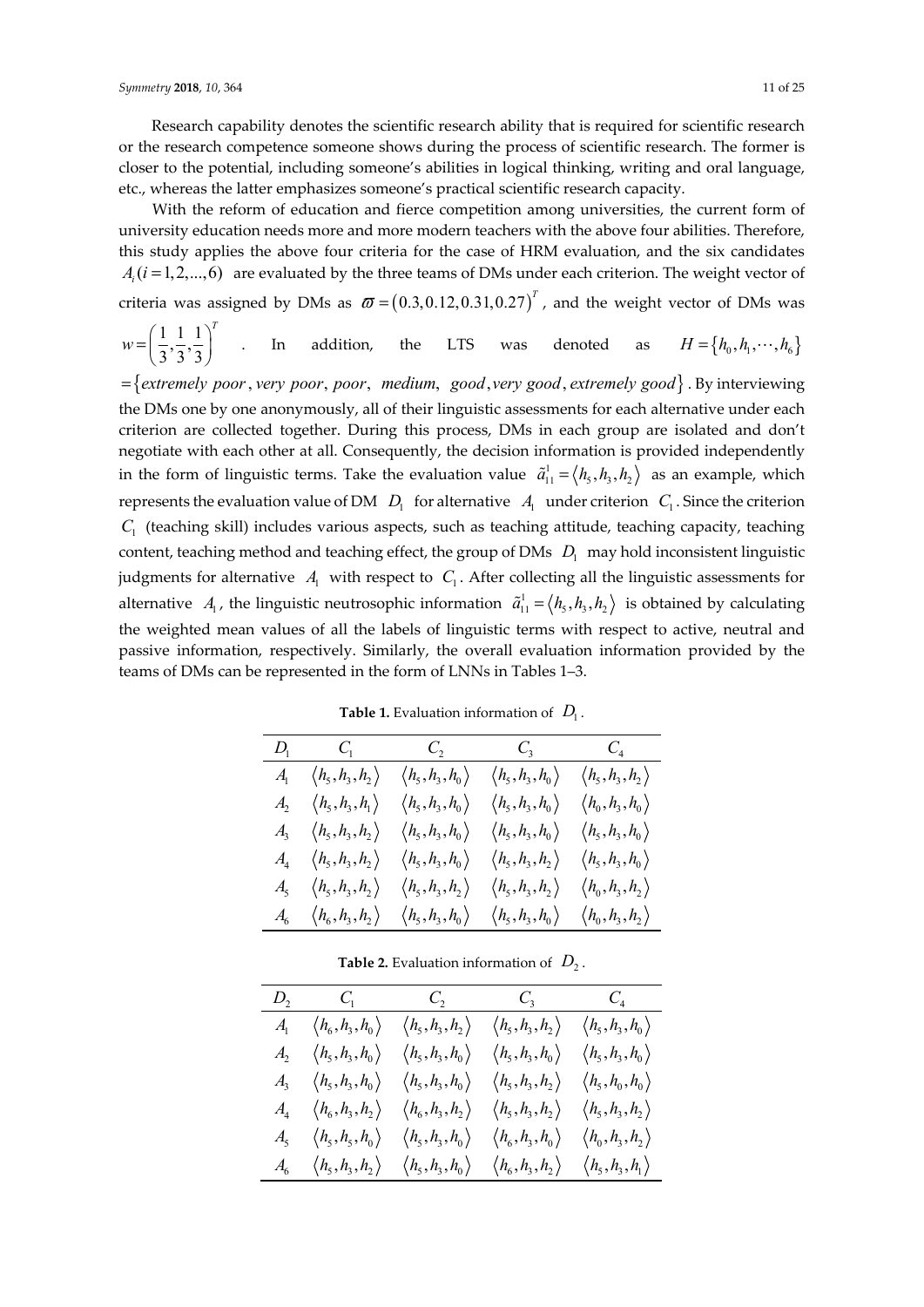| $D_3$ $C_1$ $C_2$ $C_3$ $C_4$       |                                       |                               |                                                        |
|-------------------------------------|---------------------------------------|-------------------------------|--------------------------------------------------------|
| $A_1 \langle h_6, h_3, h_0 \rangle$ | $\langle h_{5}, h_{3}, h_{0} \rangle$ | $\langle h_6,h_3,h_2\rangle$  | $\langle h_{5}, h_{3}, h_{0}\rangle$                   |
| $A_2 \langle h_5, h_3, h_2 \rangle$ | $\langle h_5,h_3,h_0\rangle$          | $\langle h_5,h_3,h_2\rangle$  | $\langle h_5,h_3,h_2\rangle$                           |
| $A_3 \langle h_5, h_3, h_2 \rangle$ | $\langle h_5,h_3,h_0\rangle$          | $\langle h_6,h_3,h_0 \rangle$ | $\langle h_{5}, h_{3}, h_{0}\rangle$                   |
| $A_4 \langle h_5, h_3, h_2 \rangle$ | $\langle h_{5}, h_{3}, h_{0}\rangle$  | $\langle h_6,h_3,h_2\rangle$  | $\left\langle h_{_{0}},h_{_{3}},h_{_{2}}\right\rangle$ |
| $A_5 \langle h_5, h_3, h_2 \rangle$ | $\langle h_{5}, h_{3}, h_{0} \rangle$ | $\langle h_6,h_3,h_2\rangle$  | $\langle h_{5}, h_{3}, h_{2}\rangle$                   |
| $A_6 \langle h_5, h_3, h_2 \rangle$ | $\langle h_{0}, h_{3}, h_{2} \rangle$ | $\langle h_5,h_3,h_0 \rangle$ | $\langle h_5, h_3, h_0 \rangle$                        |

**Table 3.** Evaluation information of  $D_3$ .

# *5.2. Evaluation Steps of the Proposed Method*

The following steps describe the procedures of evaluation for all candidates, and the ranking order of the six alternatives can be obtained. For simplicity of calculation, we chose the LSF  $f_1^*$ .

**Step 1:** Normalize the decision matrices.

It is obvious that all the four criteria are of the benefit type; then, there is no need for normalization.

**Step 2:** Obtain the weighted decision matrices.

Using operation in Definition 2, the weighted decision matrices can be constructed in Tables 4– 6:

**Table 4.** Weighted evaluation information of  $D_1$ .

|                                                          |                                                                 | $D_1$ $C_1$ $C_2$ $C_3$ $C_4$                       |                                                         |
|----------------------------------------------------------|-----------------------------------------------------------------|-----------------------------------------------------|---------------------------------------------------------|
| $A_1 \langle h_{2.0696}, h_{5.0201}, h_{4.579} \rangle$  | $\langle h_{0.8573}, h_{5.6051}, h_{0} \rangle$                 | $\langle h_{2,1327}, h_{4,9881}, h_0 \rangle$       | $\langle h_{1\,8772}, h_{5\,1166}, h_{4\,7165} \rangle$ |
| $A_2 \langle h_{2.0696}, h_{5.0201}, h_{3.9304} \rangle$ | $\langle h_{0.8573}, h_{5.6051}, h_{0} \rangle$                 | $\langle h_{21327}, h_{49881}, h_0 \rangle$         | $\langle h_0, h_{5,1166}, h_0 \rangle$                  |
| $A_3 \langle h_{2.0696}, h_{5.0201}, h_{4.579} \rangle$  | $\langle h_{0.8573}, h_{5.6051}, h_{0} \rangle$                 | $\langle h_{21327}, h_{49881}, h_0 \rangle$         | $\langle h_{0}, h_{5,1166}, h_{0} \rangle$              |
| $A_4 \langle h_{2.0696}, h_{5.0201}, h_{4.579} \rangle$  | $\langle h_{0.8573}, h_{5.6051}, h_{0} \rangle$                 | $\langle h_{21327}, h_{4.9881}, h_{4.5335} \rangle$ | $\langle h_0, h_{5,1166}, h_0 \rangle$                  |
| $A_5 \langle h_{2.0696}, h_{5.0201}, h_{4.579} \rangle$  | $\langle h_{_{0\,8573}}, h_{_{5\,6051}}, h_{_{5\,4224}}\rangle$ | $\langle h_{21327}, h_{4.9881}, h_{4.5335} \rangle$ | $\langle h_0, h_{5,1166}, h_{4,7165} \rangle$           |
| $A_6$ $\langle h_6, h_{5,0201}, h_{4,579} \rangle$       | $\langle h_{0.8573}, h_{5.6051}, h_{0} \rangle$                 | $\langle h_{2,1327}, h_{4,9881}, h_0 \rangle$       | $\langle h_0, h_{5,1166}, h_{4,7165} \rangle$           |

| <b>Table 5.</b> Weighted evaluation information of $D_2$ . |  |
|------------------------------------------------------------|--|
|------------------------------------------------------------|--|

|                |                                                         | $D_2$ $C_1$ $C_2$ $C_3$ $C_4$                        |                                                      |                                                     |
|----------------|---------------------------------------------------------|------------------------------------------------------|------------------------------------------------------|-----------------------------------------------------|
|                | $A_1 \qquad \langle h_6, h_{5,0201}, h_0 \rangle$       | $\langle h_{0.8573}, h_{5.6051}, h_{5.4224} \rangle$ | $\langle h_{2.1327}, h_{4.9881}, h_{4.5335} \rangle$ | $\langle h_{1.8772}, h_{5.1166}, h_0 \rangle$       |
| $A_{\rm{c}}$   | $\langle h_{2.0696}, h_{5.0201}, h_{0} \rangle$         | $\langle h_{0.8573}, h_{5.6051}, h_{0} \rangle$      | $\langle h_{2,1327}, h_{4,9881}, h_0 \rangle$        | $\langle h_{18772}, h_{51166}, h_{0} \rangle$       |
|                | $A_3 \langle h_{2.0696}, h_{5.0201}, h_0 \rangle$       | $\langle h_{0.8573}, h_{5.6051}, h_{0} \rangle$      | $\langle h_{2,1327}, h_{4,9881}, h_{4,5335} \rangle$ | $\langle h_{18772}, h_{0}, h_{0} \rangle$           |
|                | $A_4 \langle h_6, h_{5,0201}, h_{4,579} \rangle$        | $\langle h_6, h_{5,6051}, h_{5,4224} \rangle$        | $\langle h_{21327}, h_{4.9881}, h_{4.5335} \rangle$  | $\langle h_{18772}, h_{51166}, h_{47165} \rangle$   |
| $A_{\epsilon}$ | $\langle h_{2,0696}, h_{5,6974}, h_{0} \rangle$         | $\langle h_{0.8573}, h_{5.6051}, h_{0} \rangle$      | $\langle h_{_6}, h_{_{4\,9881}}, h_{_0} \rangle$     | $\langle h_0, h_{5,1166}, h_{4,7165} \rangle$       |
|                | $A_6 \langle h_{2.0696}, h_{5.0201}, h_{4.579} \rangle$ | $\langle h_{0.8573}, h_{5.6051}, h_{0} \rangle$      | $\langle h_6, h_{4.9881}, h_{4.5335} \rangle$        | $\langle h_{18772}, h_{5.1166}, h_{4.1228} \rangle$ |

**Table 6.** Weighted evaluation information of  $D_3$ .

| A | $\langle$ $h_6$ , $h_{5.0201}$ , $h_0$ $\rangle$ | $\langle h_{0.8573}, h_{5.6051}, h_{0} \rangle$ | $\langle h_6, h_{4.9881}, h_{4.5335} \rangle$ | $\langle h_{1.8772}, h_{5.1166}, h_0 \rangle$ |
|---|--------------------------------------------------|-------------------------------------------------|-----------------------------------------------|-----------------------------------------------|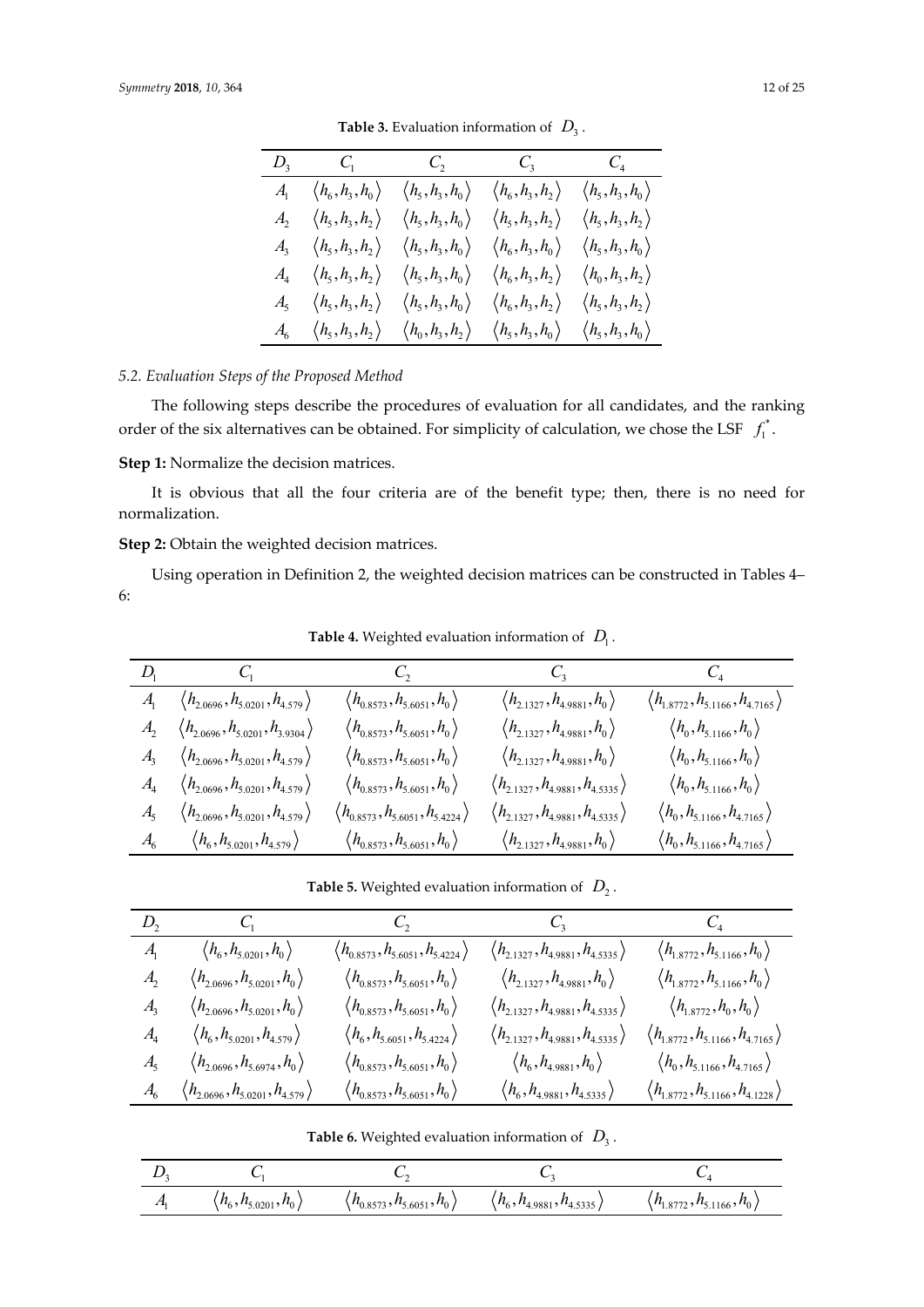| $A_2 \langle h_{2.0696}, h_{5.0201}, h_{4.579} \rangle \langle h_{0.8573}, h_{5.6051}, h_0 \rangle$             |                                                    | $\langle h_{2.1327}, h_{4.9881}, h_{4.5335} \rangle$                                                  | $\langle h_{1.8772}, h_{5.1166}, h_{4.7165} \rangle$             |
|-----------------------------------------------------------------------------------------------------------------|----------------------------------------------------|-------------------------------------------------------------------------------------------------------|------------------------------------------------------------------|
| $A_3 \langle h_{2.0696}, h_{5.0201}, h_{4.579} \rangle$                                                         | $\langle h_{0.8573}, h_{5.6051}, h_{0.85} \rangle$ | $\langle h^{\vphantom{\dagger}}_6, h^{\vphantom{\dagger}}_{4.9881}, h^{\vphantom{\dagger}}_0 \rangle$ | $\langle h_{1.8772}, h_{5.1166}, h_{0} \rangle$                  |
| $A_4 \langle h_{2,0696}, h_{5,0201}, h_{4,579} \rangle \langle h_{0,8573}, h_{5,6051}, h_0 \rangle$             |                                                    | $\langle h_6, h_{4.9881}, h_{4.5335} \rangle$                                                         | $\left\langle h_{_{0}},h_{_{5.1166}},h_{_{4.7165}}\right\rangle$ |
| $A_5 \langle h_{2,0696}, h_{5,0201}, h_{4,579} \rangle \langle h_{0,8573}, h_{5,6051}, h_0 \rangle$             |                                                    | $\langle h_6, h_{4.9881}, h_{4.5335} \rangle$                                                         | $\langle h_{1.8772}, h_{5.1166}, h_{4.7165} \rangle$             |
| $A_6 \quad \langle h_{2.0696}, h_{5.0201}, h_{4.579} \rangle \quad \langle h_0, h_{5.6051}, h_{5.4224} \rangle$ |                                                    | $\langle h_{2,1327}, h_{4,9881}, h_0 \rangle$                                                         | $\langle h_{1.8772}, h_{5.1166}, h_{0} \rangle$                  |

**Step 3: Calculate the supports.** 

Utilizing the distance measure defined in Definition 1 and Equation (11), the supports can be obtained. Here, we assume that  $\lambda=2$  in the distance measure.

$$
\sup(r_{ij}^1, r_{ij}^2) = \sup(r_{ij}^2, r_{ij}^1) = \begin{bmatrix} 0.6647 & 0.6988 & 0.7481 & 0.738 \\ 0.7816 & 1 & 1 & 0.8957 \\ 0.7816 & 1 & 0.7481 & 0.7157 \\ 0.7816 & 0.5848 & 1 & 0.738 \\ 0.7816 & 1 & 0.6689 & 0.8906 \\ 0.7816 & 1 & 0.6689 & 0.8906 \end{bmatrix},
$$

$$
\sup(r_{ij}^1, r_{ij}^3) = \sup(r_{ij}^3, r_{ij}^1) = \begin{bmatrix} 0.6647 & 1 & 0.6689 & 0.8906 \\ 0.964 & 1 & 0.7481 & 0.718 \\ 1 & 1 & 0.7852 & 1 \\ 1 & 1 & 0.7852 & 0.718 \\ 1 & 0.6988 & 0.7852 & 0.8957 \\ 0.7816 & 0.695 & 1 & 0.718 \\ 0.7816 & 0.695 & 1 & 0.718 \end{bmatrix},
$$
and
$$
\sup(r_{ij}^2, r_{ij}^3) = \sup(r_{ij}^3, r_{ij}^2) = \begin{bmatrix} 1 & 0.6988 & 0.7852 & 1 \\ 0.7456 & 1 & 0.7481 & 0.738 \\ 0.7456 & 1 & 0.7481 & 0.738 \\ 0.7816 & 0.5848 & 0.7852 & 0.8957 \\ 0.7816 & 0.5848 & 0.7852 & 0.8957 \\ 0.7428 & 1 & 0.6689 & 0.771 \end{bmatrix}
$$

**Step 4:** Calculate the weights associated with  $r_{ij}^{k_i}$  ( $k_1 = 1, 2, \dots, s$ ).

The weights can be calculated by Equation (12) as follows:

$$
\eta_{ij}^{1} = \begin{bmatrix}\n0.317 & 0.3406 & 0.3295 & 0.3208 \\
0.3394 & 0.3333 & 0.3393 & 0.3367 \\
0.3394 & 0.3333 & 0.3382 & 0.3402 \\
0.3385 & 0.3437 & 0.3384 & 0.3252 \\
0.3395 & 0.3188 & 0.3323 & 0.3357 \\
0.323 & 0.3407 & 0.3414 & 0.3349\n\end{bmatrix}, \quad \eta_{ij}^{2} = \begin{bmatrix}\n0.3415 & 0.3188 & 0.3382 & 0.3396 \\
0.3218 & 0.3333 & 0.3393 & 0.3381 \\
0.3212 & 0.3333 & 0.3295 & 0.3197 \\
0.3211 & 0.3406 & 0.3295 & 0.3357 \\
0.3385 & 0.3407 & 0.3172 & 0.3388\n\end{bmatrix}, \text{ and}
$$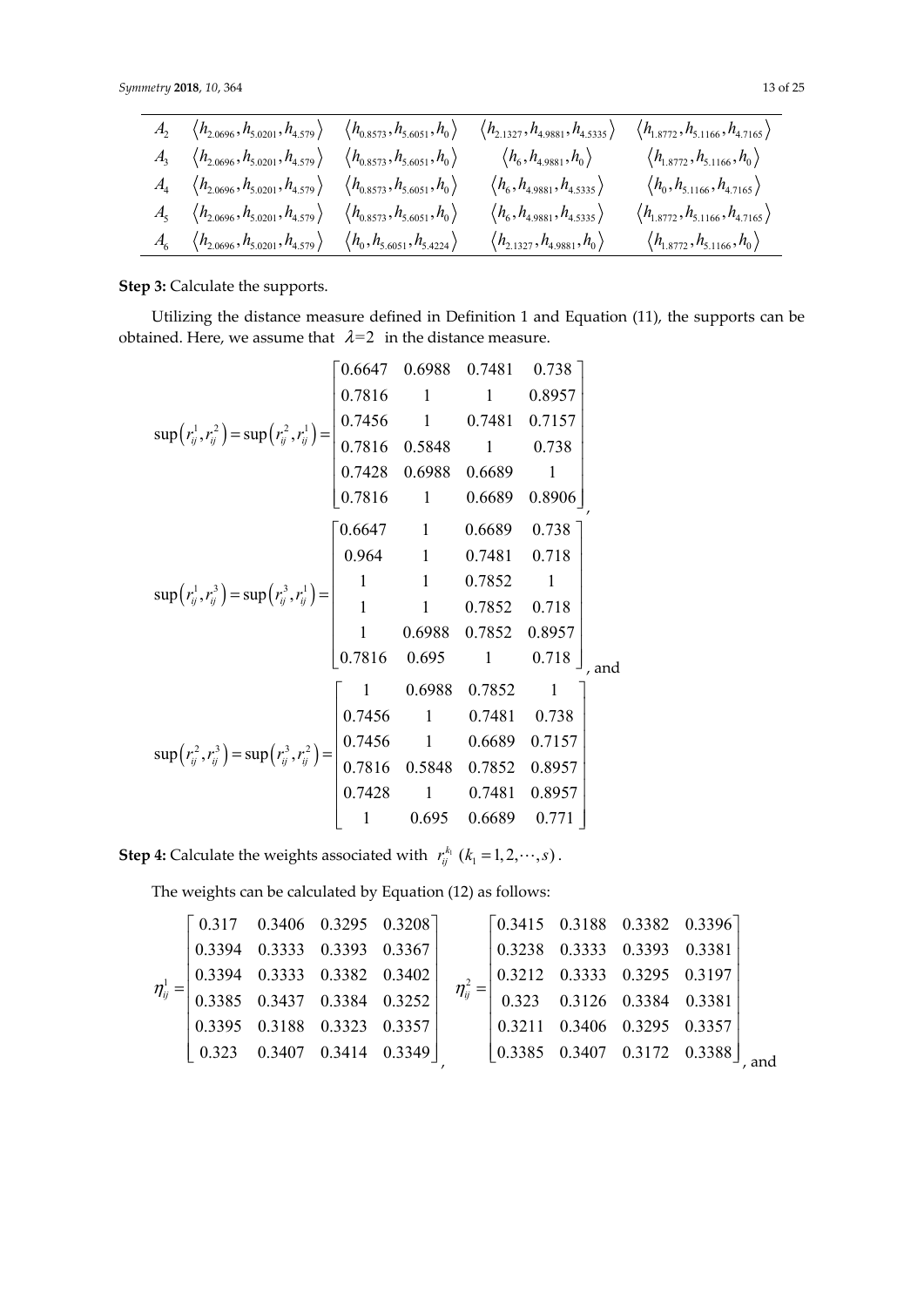|  | $\eta_{ij}^3 = \begin{bmatrix} 0.3415 & 0.3406 & 0.3323 & 0.3396 \\ 0.3368 & 0.3333 & 0.3213 & 0.3252 \\ 0.3394 & 0.3333 & 0.3323 & 0.3402 \\ 0.3385 & 0.3437 & 0.3232 & 0.3367 \\ 0.3395 & 0.3406 & 0.3382 & 0.3286 \\ 0.3385 & 0.3186 & 0.3414 & 0.3263 \end{bmatrix}$ |  |
|--|--------------------------------------------------------------------------------------------------------------------------------------------------------------------------------------------------------------------------------------------------------------------------|--|
|  |                                                                                                                                                                                                                                                                          |  |

**Step 5:** Obtain the comprehensive evaluation information.

Using Equation (5) or Equation (9), the integrated decision matrix  $R = \begin{bmatrix} r_{ij} \end{bmatrix}_{m \times n}$  are calculated below:

(i) When using Equation (5), the results are listed in Table 7.

|                                    | $D_2$ $C_1$ $C_2$ $C_3$ $C_4$                       |                                                            |                                                         |                                                      |
|------------------------------------|-----------------------------------------------------|------------------------------------------------------------|---------------------------------------------------------|------------------------------------------------------|
| $A_{\scriptscriptstyle\perp}$      | $\langle h_{6}, h_{5,0201}, h_{0} \rangle$          | $\langle h_{0.8573}, h_{5.6051}, h_{0} \rangle$            | $\langle h_{\rm 6}, h_{\rm 4\,9881}, h_{\rm 0} \rangle$ | $\langle h_{18772}, h_{51166}, h_{0} \rangle$        |
| $A_{\mathcal{F}}$                  | $\langle h_{2.0696}, h_{5.0201}, h_{0} \rangle$     | $\langle h_{0.8573}, h_{5.6051}, h_{0.8} \rangle$          | $\langle h_{2,1327}, h_{4,9881}, h_0 \rangle$           | $\langle h_{1,2689}, h_{5,1166}, h_0 \rangle$        |
| $A_{\mathfrak{p}}$                 | $\langle h_{2.0696}, h_{5.0201}, h_{0} \rangle$     | $\langle h_{0.8573}, h_{5.6051}, h_{0} \rangle$            | $\langle h_6, h_{4.9881}, h_0 \rangle$                  | $\langle h_{1\,8772}, h_{0}, h_{0} \rangle$          |
| $A_{\scriptscriptstyle\! \Lambda}$ | $\langle h_6, h_{5,0201}, h_{4,579} \rangle$        | $\left\langle h_{_6}, h_{_{5.6051}}, h_{_0} \right\rangle$ | $\langle h_6,h_{4.9881},h_{4.5335} \rangle$             | $\langle h_{1.2689}, h_{5.1166}, h_0 \rangle$        |
| $A_{\varsigma}$                    | $\langle h_{2.0696}, h_{5.2356}, h_{0} \rangle$     | $\langle h_{0.8573}, h_{5.6051}, h_0 \rangle$              | $\langle h_6,h_{4.9881},h_0\rangle$                     | $\langle h_{0.6358}, h_{5.1166}, h_{4.7165} \rangle$ |
| $A_{\epsilon}$                     | $\langle h_{2.0696}, h_{5.0201}, h_{4.579} \rangle$ | $\langle h_{0.5864}, h_{5.6051}, h_{0} \rangle$            | $\langle h_6, h_{4.9881}, h_0 \rangle$                  | $\langle h_{1,2721}, h_{5,1166}, h_0 \rangle$        |

**Table 7.** Comprehensive evaluation information by LNPWA operator.

(ii) When using Equation (9), the results are listed in Table 8.

**Table 8.** Comprehensive evaluation information by LNPWG operator.

| $D_2$ $C_1$ $C_2$ $C_3$ $C_4$                                                                                    |                                                      |                                                      |                                                      |
|------------------------------------------------------------------------------------------------------------------|------------------------------------------------------|------------------------------------------------------|------------------------------------------------------|
| $\langle h_{4.5387}, h_{5.0201}, h_{1.8471} \rangle$                                                             | $\langle h_{0.8573}, h_{5.6051}, h_{2.6567} \rangle$ | $\langle h_{3.1737}, h_{4.9881}, h_{3.4741} \rangle$ | $\langle h_{1.8772}, h_{5.1166}, h_{1.9671} \rangle$ |
| $A_2 \langle h_{2.0696}, h_{5.0201}, h_{3.2402} \rangle$                                                         | $\langle h_{0.8573}, h_{5.6051}, h_{0} \rangle$      | $\langle h_{2,1327}, h_{4,9881}, h_{1,8396} \rangle$ | $\langle h_0, h_{5,1166}, h_{1,9918} \rangle$        |
| $A_3 \langle h_{2.0696}, h_{5.0201}, h_{3.5544} \rangle$                                                         | $\langle h_{0.8573}, h_{5.6051}, h_{0} \rangle$      | $\langle h_{31737}, h_{49881}, h_{18834} \rangle$    | $\langle h_{18772}, h_{4182}, h_{0} \rangle$         |
| $A_4 \langle h_{3.0839}, h_{5.0201}, h_{4.579} \rangle$                                                          | $\langle h_{1.7569}, h_{5.6051}, h_{2.6119} \rangle$ | $\langle h_{3,1414}, h_{4,9881}, h_{4,5335} \rangle$ | $\langle h_0, h_{5,1166}, h_{3,6868} \rangle$        |
| $A_5 \langle h_{2.0696}, h_{5.3227}, h_{3.5549} \rangle$                                                         | $\langle h_{0.8573}, h_{5.6051}, h_{2.6553} \rangle$ | $\langle h_{4.5051}, h_{4.9881}, h_{3.4741} \rangle$ | $\langle h_0, h_{5,1166}, h_{4,7165} \rangle$        |
| $A_6 \quad \langle h_{3.0839}, h_{5.0201}, h_{4.579} \rangle \qquad \langle h_0, h_{5.6051}, h_{2.6553} \rangle$ |                                                      | $\langle h_{3.1201}, h_{4.9881}, h_{1.8174} \rangle$ | $\langle h_0, h_{5,1166}, h_{3,3929} \rangle$        |

Step 6: Determine the ideal decision vectors of all alternative decisions.

(i) When using Equation (5), we can determine the ideal alternative vectors among all the alternatives respectively as follows:

$$
A^* = (\langle h_6, h_0, h_0 \rangle, \langle h_6, h_0, h_0 \rangle, \langle h_6, h_0, h_0 \rangle, \langle h_6, h_0, h_0 \rangle),
$$
  
\n
$$
A_c^* = (\langle h_0, h_6, h_6 \rangle, \langle h_0, h_6, h_6 \rangle, \langle h_0, h_6, h_6 \rangle, \langle h_0, h_6, h_6 \rangle))
$$
  
\n
$$
A^* = = (\langle h_{2,0696}, h_{5,2356}, h_{4,579} \rangle, \langle h_{0,5864}, h_{5,6051}, h_0 \rangle, \langle h_{2,1327}, h_{4,9881}, h_{4,5335} \rangle, \langle h_{0,6358}, h_{5,1166}, h_{4,7165} \rangle)
$$
, and  
\n
$$
A^{*+} = (\langle h_6, h_{5,0201}, h_0 \rangle, \langle h_6, h_{5,6051}, h_0 \rangle, \langle h_6, h_{4,9881}, h_0 \rangle, \langle h_{1,8772}, h_0, h_0 \rangle)
$$

(ii) When using Equation (9), the results are:

 $A^* = (\langle h_6, h_0, h_0 \rangle, \langle h_6, h_0, h_0 \rangle, \langle h_6, h_0, h_0 \rangle, \langle h_6, h_0, h_0 \rangle)$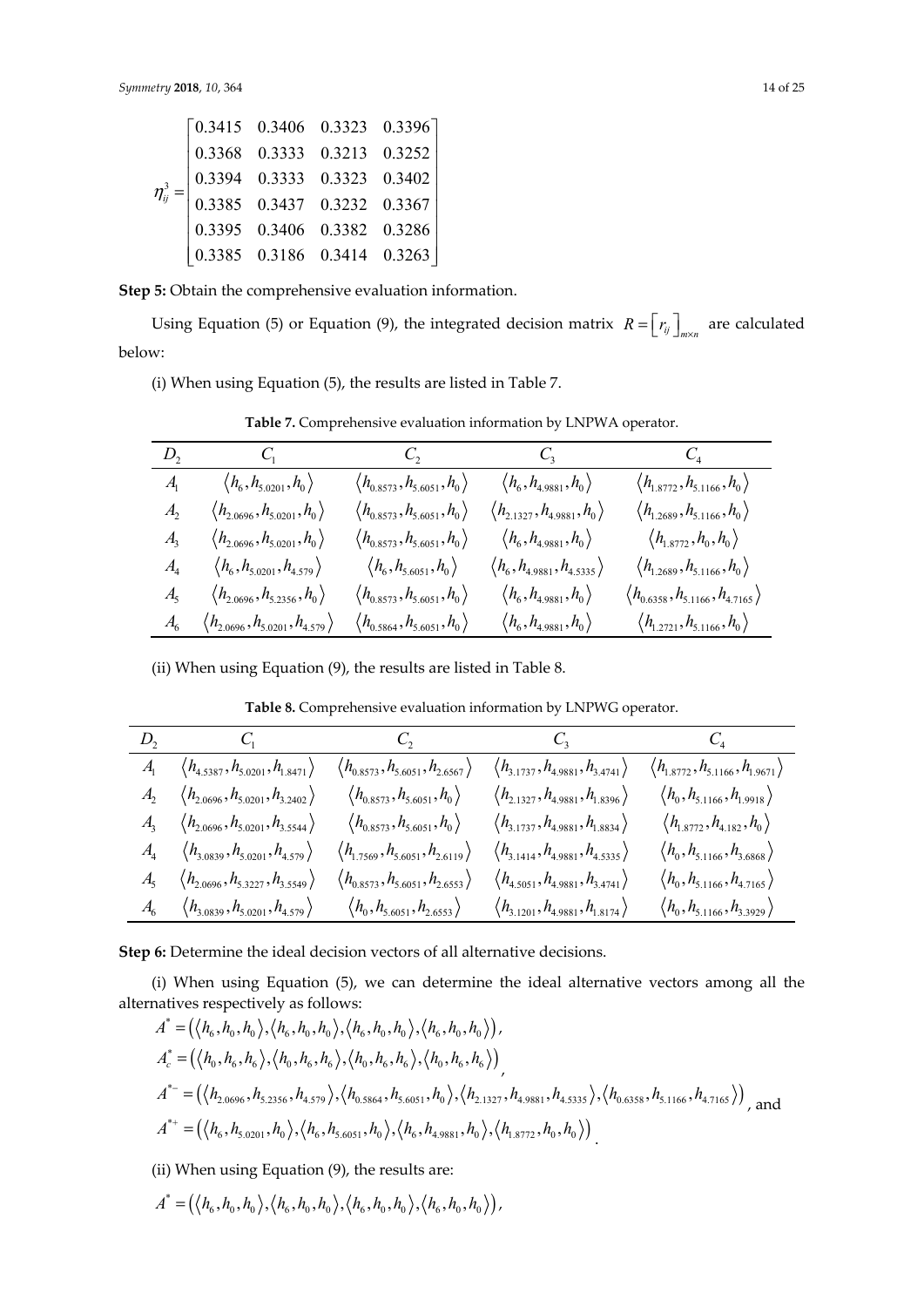$$
A_c^* = (\langle h_0, h_6, h_6 \rangle, \langle h_0, h_6, h_6 \rangle, \langle h_0, h_6, h_6 \rangle, \langle h_0, h_6, h_6 \rangle)
$$
  
\n
$$
A_c^* = (\langle h_{2,0696}, h_{5,3227}, h_{4,579} \rangle, \langle h_0, h_{5,6051}, h_{2,6119} \rangle, \langle h_{2,1327}, h_{4,9881}, h_{4,5335} \rangle, \langle h_0, h_{5,1166}, h_{4,7165} \rangle)
$$
, and  
\n
$$
A_c^{*+} = (\langle h_{4,5387}, h_{5,0201}, h_{1,8417} \rangle, \langle h_{1,7569}, h_{5,6051}, h_0 \rangle, \langle h_{4,4051}, h_{4,9881}, h_{1,8174} \rangle, \langle h_{1,8772}, h_{4,182}, h_0 \rangle)
$$

**Step 7:** Calculate the separations of each alternative decision vector from the ideal decision vector.

The separations between each alternative and the ideal decision vector by the LNPWA and LNPGA operators are shown in Tables 9 and 10, respectively.

| <b>Distance</b>              | $d\big(A_i,A^*$ | $d\left(A_i,A_c^*\right)$ | $d\big(A_i,A^{*-}\big)$ | $d\big(A_i,A^{*+}\big)$ |        |
|------------------------------|-----------------|---------------------------|-------------------------|-------------------------|--------|
| $A_{1}$                      | 2.1903          | 2.1162                    | 1.6257                  | 1.7055                  | 0.7132 |
| $A_{2}$                      | 2.3229          | 2.0653                    | 1.5863                  | 1.7175                  | 0.698  |
| $A_{3}$                      | 1.3743          | 2.8968                    | 2.3562                  | $\Omega$                | 0.7926 |
| A <sub>4</sub>               | 2.3229          | 2.0653                    | 1.5863                  | 1.7175                  | 0.698  |
| $A_{\varsigma}$              | 2.9288          | 0.561                     | 0                       | 2.3562                  | 0.499  |
| $A_{\!\scriptscriptstyle 6}$ | 2.3222          | 2.0656                    | 1.5864                  | 1.7174                  | 0.6981 |

**Table 9.** Separations by the LNPWA operator.

| <i>Distance</i>            | $d(A_i, A^*)$ | $d(A_i, A_c^*)$ | $d\big(A_i,A^{*-}\big)$ | $d(A_i, A^{*+})$ |        |
|----------------------------|---------------|-----------------|-------------------------|------------------|--------|
| $A_{1}$                    | 2.2863        | 1.5118          | 1.1097                  | 0.7259           | 0.5942 |
| $A_{2}$                    | 2.711         | 1.3681          | 0.9082                  | 0.9641           | 0.5445 |
| $A_{\mathfrak{z}}$         | 1.9575        | 2.1815          | 1.7206                  | $\Omega$         | 0.6659 |
| $A_{\scriptscriptstyle 4}$ | 2.9016        | 0.8254          | 0.3432                  | 1.4138           | 0.4709 |
| $A_{\varsigma}$            | 3.0628        | 0.5194          | 0                       | 1.7205           | 0.4224 |
| $A_6$                      | 2.8615        | 0.9176          | 0.4412                  | 1.3295           | 0.4844 |

**Table 10.** Separations by the LNPWG operator.

**Step 8:** Calculate the relative closeness of each alternative decision.

The results of relative closeness of each alternative decision are shown in the last column of Tables 9 and 10.

## **Step 9:** Rank all the alternatives.

According to the relative closeness of each alternative decision  $I_i$ , we can rank all the alternatives. When using LNPWA operator, the ranking result is  $A_3 \succ A_1 \succ A_6 \succ A_2 = A_4 \succ A_5$ , whereas when using LNPWG operator, the result turns out  $A_3 \succ A_1 \succ A_2 \succ A_6 \succ A_4 \succ A_5$ . There is a subtle distinction between the results obtained by the LNPWA and LNPWG operators, but the alternative  $A_3$  remains the most performant and competitive candidate.

## *5.3. Sensitivity Analysis and Discussion*

The aim of sensitivity analysis is to investigate the effects of different semantics and the distance parameter  $\lambda$  on the final ranking results of alternatives. To do so, the calculated results are shown in Tables 11 and 12 and Figures 1 and 2, respectively.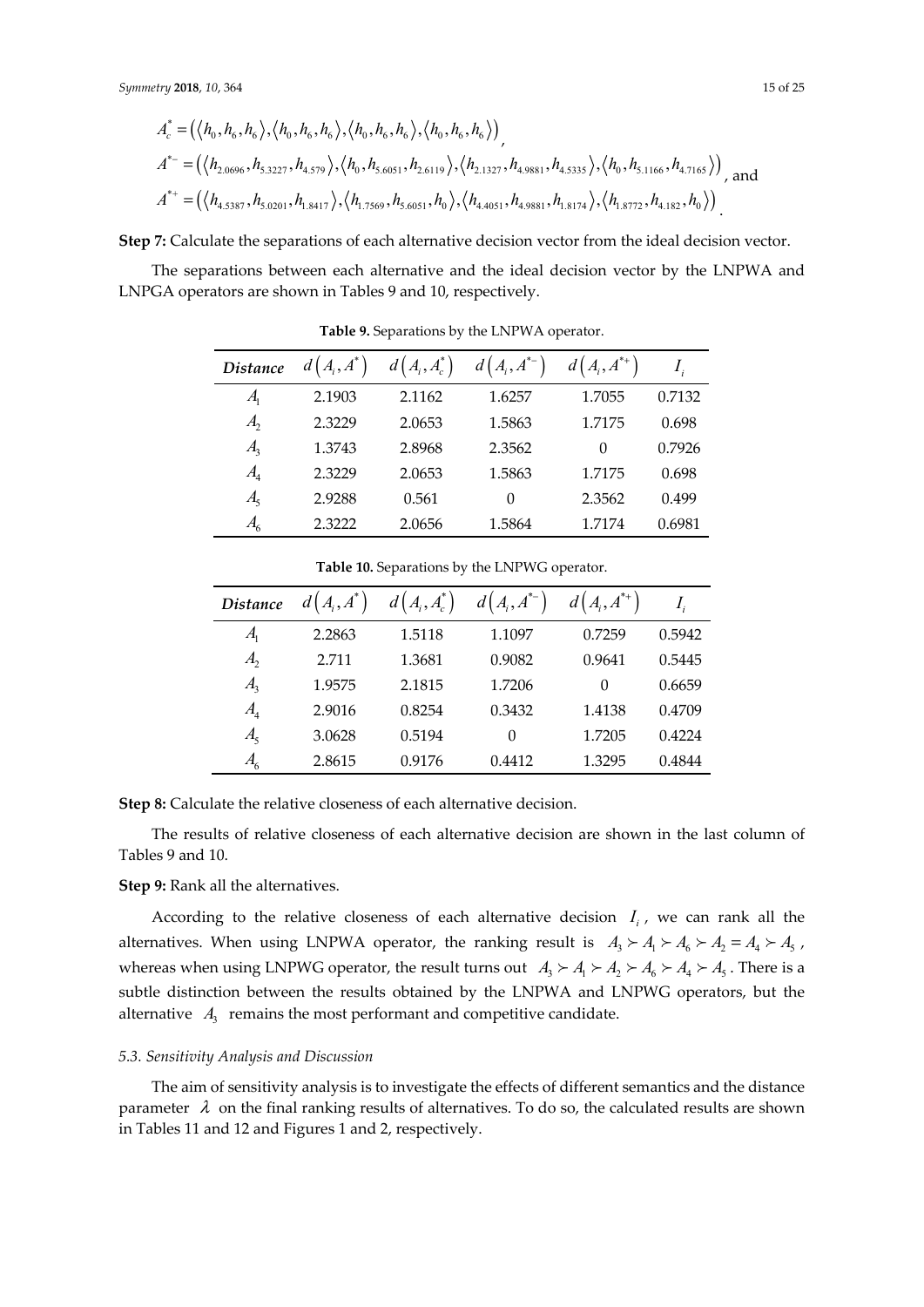

**Figure 1.** Ranking results by the LNPWA operator.



**Figure 2.** Ranking results by the LNPWG operator.

|  |       | <b>Alternatives</b> |       |         |                            |  |  |                                                                                                                                                                                                 |
|--|-------|---------------------|-------|---------|----------------------------|--|--|-------------------------------------------------------------------------------------------------------------------------------------------------------------------------------------------------|
|  |       |                     |       | $A_{1}$ | $A_{\scriptscriptstyle 4}$ |  |  | <b>Ranking Results</b>                                                                                                                                                                          |
|  | LNPWA |                     |       |         |                            |  |  |                                                                                                                                                                                                 |
|  |       |                     |       |         |                            |  |  | 0.713 0.698 0.793 0.698 0.499 0.698 $A_3 \succ A_1 \succ A_6 \succ A_2 = A_4 \succ A_5$<br>0.594 0.544 0.666 0.471 0.422 0.484 $A_3 \succ A_1 \succ A_2 \succ A_6 \succ A_4 \succ A_5$          |
|  | LNPWA |                     |       |         |                            |  |  | LNPWA 0.7 0.69 0.773 0.69 0.48 0.69 $A_3 \succ A_1 \succ A_6 \succ A_2 \succ A_4 \succ A_5$<br>LNPWG 0.578 0.549 0.64 0.447 0.401 0.462 $A_3 \succ A_1 \succ A_2 \succ A_6 \succ A_4 \succ A_5$ |
|  |       |                     |       |         |                            |  |  |                                                                                                                                                                                                 |
|  |       | 0.721               | 0.704 |         |                            |  |  | 0.806 0.704 0.514 0.704 $A_3 \succ A_1 \succ A_6 \succ A_2 = A_4 \succ A_5$                                                                                                                     |
|  |       | 0.608               |       |         |                            |  |  | 0.54 0.684 0.486 0.439 0.496 $A_3 \succ A_1 \succ A_2 \succ A_6 \succ A_4 \succ A_5$                                                                                                            |

**Table 11.** Results of different LSFs  $f^*$  ( $\lambda = 2$ ).

It can be seen from Table 11 and Figures 1 and 2 that the alternative  $A_3$  remained to be the best one, and  $A_5$  was consistently identified as the worst choice no matter how the aggregation operator or semantics change. When using the LNPWA operator, the ranking result remains  $A_3 \succ A_1 \succ A_6 \succ A_2 = A_4 \succ A_5$ . The difference in semantics slightly influenced the values of *I<sub>i</sub>*, but did not result in different ranking orders. Similarly, when using the LNPWG operator, the ranking result always is  $A_3 \succ A_1 \succ A_2 \succ A_6 \succ A_4 \succ A_5$ . It is clear that the ranking results varied when using different aggregation operators. This may be caused by the distinct inherent characteristic of these two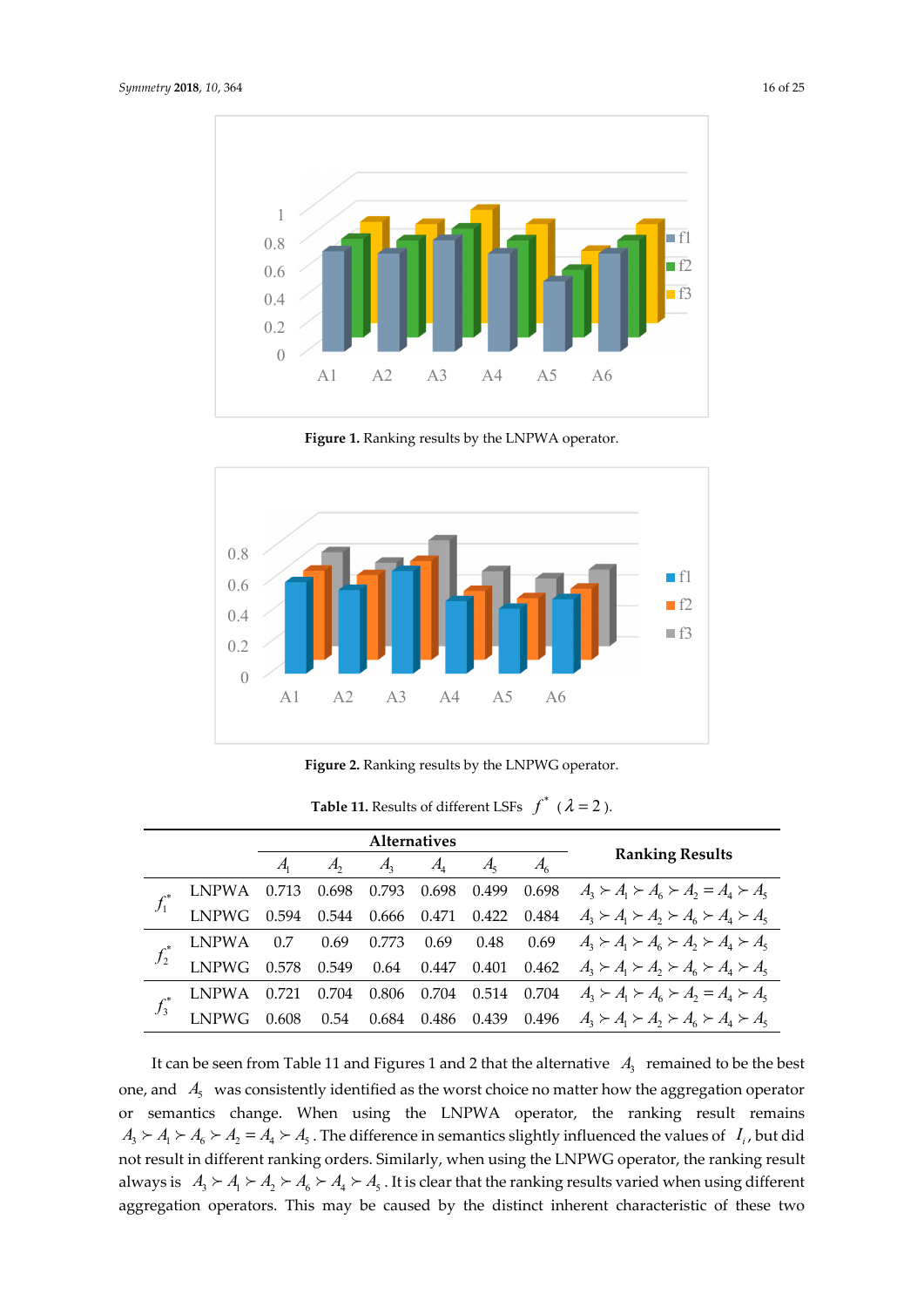operators, since the LNPWA operator is based on the arithmetic averaging, whereas the LNPWG operator is based on the geometric averaging. This demonstrates that the ranking results have stability by our proposed method in some degree.

The following Table 12 the influence of the distance parameter  $\lambda$  on the final ranking results of alternatives when the semantics were fixed as  $f^* = f_1^*$ . It can be seen that the ranking results kept the same as  $A_3 \succ A_1 \succ A_2 \succ A_4 \succ A_3$  when using the LNPWG operator. However, results by the LNPWA operator change among  $A_3 \succ A_1 \succ A_2 \succ A_6 \succ A_4 \succ A_5$ ,  $A_3 \succ A_1 \succ A_6 \succ A_2 = A_4 \succ A_5$  and  $A_1 \succ A_6 \succ A_2 = A_4 \succ A_3 \succ A_5$ . Thus, we can conclude that the differences in the aggregation operators and the parameter  $\lambda$  could influence the evaluation results, DMs should choose appropriate parameter  $\lambda$  and aggregation operators according to their own inherent characteristics.

| $\lambda$ |                                                         | $f^* = f_1^*$                                           |
|-----------|---------------------------------------------------------|---------------------------------------------------------|
|           | Ranking by LNPWA operator                               | Ranking by LNPWG operator                               |
| 1         | $A_3 \succ A_1 \succ A_6 \succ A_2 = A_4 \succ A_5$     | $A_3 \succ A_1 \succ A_2 \succ A_6 \succ A_4 \succ A_5$ |
| 2         | $A_3 \succ A_1 \succ A_2 \succ A_6 \succ A_4 \succ A_5$ | $A_3 \succ A_1 \succ A_2 \succ A_6 \succ A_4 \succ A_5$ |
| 3         | $A_3 \succ A_1 \succ A_2 \succ A_6 \succ A_4 \succ A_5$ | $A_3 \succ A_1 \succ A_2 \succ A_6 \succ A_4 \succ A_5$ |
| 4         | $A_3 \succ A_1 \succ A_6 \succ A_2 = A_4 \succ A_5$     | $A_3 \succ A_1 \succ A_2 \succ A_6 \succ A_4 \succ A_5$ |
| 5         | $A_3 \succ A_1 \succ A_2 = A_6 = A_4 \succ A_5$         | $A_3 \succ A_1 \succ A_2 \succ A_6 \succ A_4 \succ A_5$ |
| 6         | $A_3 \succ A_1 \succ A_6 \succ A_2 = A_4 \succ A_5$     | $A_3 \succ A_1 \succ A_2 \succ A_6 \succ A_4 \succ A_5$ |
| 7         | $A_1 \succ A_3 \succ A_6 \succ A_2 = A_4 \succ A_5$     | $A_3 \succ A_1 \succ A_2 \succ A_6 \succ A_4 \succ A_5$ |
| 8         | $A_1 \succ A_6 \succ A_2 = A_4 \succ A_3 \succ A_5$     | $A_3 \succ A_1 \succ A_2 \succ A_6 \succ A_4 \succ A_5$ |
| 9         | $A_1 \succ A_6 \succ A_2 = A_4 \succ A_3 \succ A_5$     | $A_3 \succ A_1 \succ A_2 \succ A_6 \succ A_4 \succ A_5$ |
| 10        | $A_1 \succ A_6 \succ A_2 = A_4 \succ A_3 \succ A_5$     | $A_3 \succ A_1 \succ A_2 \succ A_6 \succ A_4 \succ A_5$ |

**Table 12.** Results of different parameter  $\lambda(f^* = f_1^*)$ .

## *5.4. Comparison Analysis and Discussion*

This subsection conducts a comparative study to validate the practicality and advantages of the proposed method in the LNS contexts, and the results are shown in Table 13. Brief descriptions about the comparative methods are as follows.

(1) Weighted arithmetic and geometric averaging operators of LNNs [28]: the concept of LNNs was first proposed by Fang and Ye [28]. In their study, two aggregation operators including the LNNweighted arithmetic averaging (LNNWAA) operator and LNN-weighted geometric averaging (LNNWGA) operator are utilized to derive collective evaluations. Then, based on their proposed score function and accuracy function of LNNs, the ranking order of alternatives is obtained.

(2) Bonferroni mean operators of LNNs [30]: the LNNNWBM operator and LNNNWGBM operator are proposed to aggregate evaluations to obtain the collective LNN for each alternative. Subsequently, the results are derived by expected value.

(3) An extended TOPSIS method [32]: a weighted model based on maximizing deviation is used to determine criteria weights. Subsequently, an extended TOPSIS method with LNNs is proposed to rank alternatives.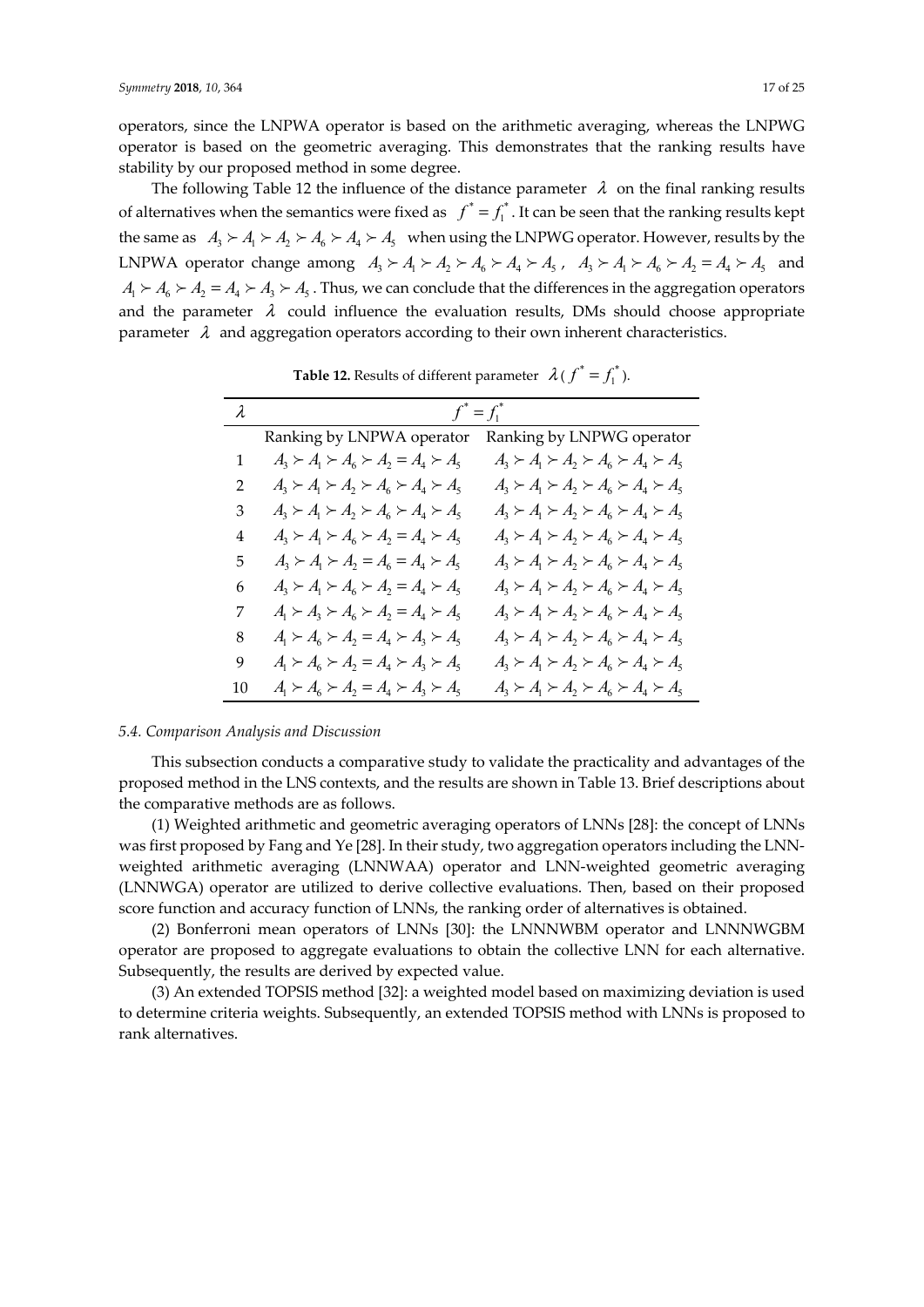| <b>MCGDM</b>                                     | <b>Ranking Results</b>                                  |
|--------------------------------------------------|---------------------------------------------------------|
| Proposed method by LNPWA operator                | $A_3 \succ A_1 \succ A_6 \succ A_2 = A_4 \succ A_5$     |
| Proposed method by LNPWG operator                | $A_3 \succ A_1 \succ A_2 \succ A_6 \succ A_4 \succ A_5$ |
| LNNWAA operator [28]                             | $A_3 \succ A_1 \succ A_2 \succ A_6 \succ A_5 \succ A_4$ |
| LNNWGA operator [28]                             | $A_3 \succ A_1 \succ A_2 \succ A_6 \succ A_4 \succ A_5$ |
| LNNNWBM operator [30] ( $p = q = 1$ )            | $A_1 \succ A_3 \succ A_6 \succ A_2 \succ A_5 \succ A_4$ |
| LNNNWGBM operator [30] ( $p = q = 1$ )           | $A_1 \succ A_3 \succ A_6 \succ A_2 \succ A_4 \succ A_5$ |
| An extended TOPSIS method [32] ( $\lambda = 2$ ) | $A_3 \succ A_1 \succ A_6 \succ A_2 = A_4 \succ A_5$     |

**Table 13.** Comparison results with the existing methods.

As shown in Table 13, different methods resulted in different ranking results, but the optimal candidate remained to be  $A_3$ , despite the results obtained by the Bonferroni mean operators of LNNs [30]. The main reasons for these differences may be as follows: (1) The operations for LNNs between this study and the comparative methods are remarkably different. The operations in the existing methods [28,30,32] just considered the linguistic variables' labels which may cause information loss and distortion. (2) Different aggregation operators and ranking rules might also cause different ranking results. Specifically, the LNNWAA and LNNWGA operators defined in [28] were respectively based on the arithmetic mean and geometric mean operators, whereas the Bonferroni mean operators of LNNs [30] implicated the interactive hypothesis among inputs. Unlike the existing aggregation tools, the proposed PA operator for LNNs allows the information provided by different DMs to support and reinforce each other, and it is a nonlinear weighted average operator.

From above discussions, the unique features of the proposal and its main advantages over others can be simply summarized below.

(1) The comparative methods [28,30,32] dealt with the LNNs only considering the labels of linguistic variables while ignoring the differences in various semantics. It has been contended that the same linguistic variable possesses different meanings for different people and has diverse meanings for the same person under various situations [55]. Therefore, directly using the labels of linguistic variables may lead to information loss during information aggregation. To cover this challenge, this study redefines the operations for LNNs based on the LSFs and Archimedean *t*-norm and *t*-conorm, which increases the flexibility and accuracy of linguistic information transformation.

(2) The extended TOPSIS method [32] only considered two relatively positive and negative ideal solutions to determine the values of correlation coefficient for each alternative. By contrast, this study takes both the relatively and absolutely positive and negative ideal solutions into account. Therefore, the ranking result by this proposed method may be somewhat more comprehensive than the existing method [32].

(3) For information fusion, all the existing methods [28,30,32] failed to consider the support degree among different DMs during the aggregation processes. Although it is true that different aggregation operators cater to different practical decision situations, the proposed PA operators within LNN contexts are more feasible in dealing with the university HRM evaluation problem in this study.

#### **6. Conclusions and Future Work**

Talent introduction plays an important role in the long-term development of a university. This is closely related to the university's discipline development and comprehensive strength. Therefore, there is a need for proper HRM evaluation that uses group decision-making methods efficiently in order to utilize human resources. This study recognized the HRM evaluation procedures as a complex MCGDM problems within the LNNs' circumstances. Through merging the PA operator with LNSs, we developed two aggregation operators (LNPWA and LNPWG) for information fusion. Then, we made some modifications in the classical TOPSIS method to determine the ranking order of alternatives. The strengths of the proposed method have been discussed via comparative analysis.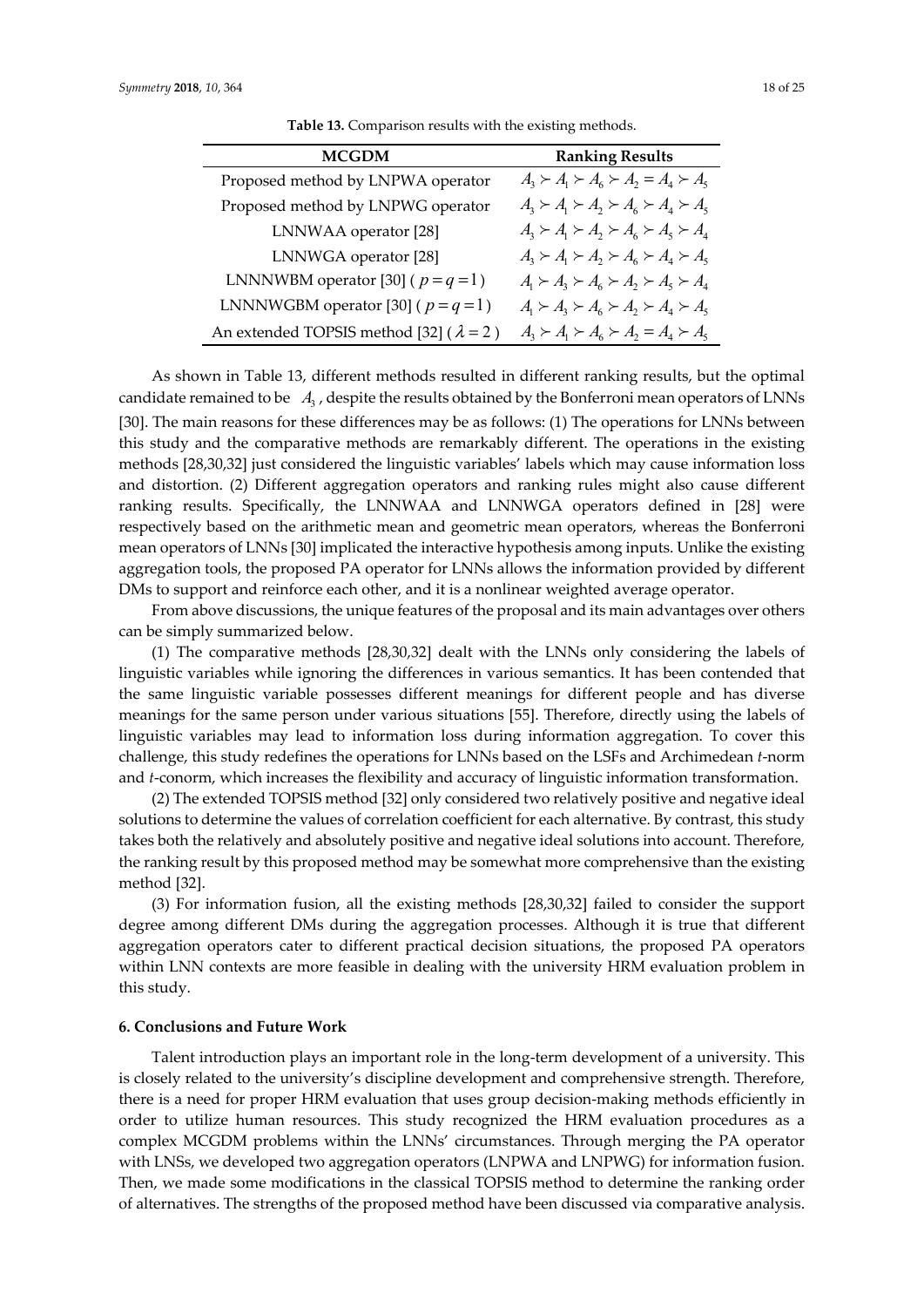Nevertheless, this study also holds several limitations which can suggest several avenues for future research. First, the information fusion process adds to the computational complexity of the obtained results because the proposed LNPWA and LNPWG operators are both nonlinear weighted average operators, where the weights associated with each DM should be calculated by their input arguments. Fortunately, the pressure from complex computation can be remarkably eased with the assistance of programming software. Second, with the rapid development of information technology, it is also possible to extend the current results for other management systems under the networkbased environments [56,57].

By analyzing the achieved results, the practical implications of our research may be summarized in two aspects. On the one hand, this study proposes a novel linguistic neutrosophic MCGDM method which contributes to expanding the theoretical depth of university HRM. It may offer comprehensive supports for decision-making of modern universities' talent introduction. In addition, the developed method can also be further expanded to solving group decision-making problems in other fields, such as tourism. On the other hand, this study further explores the application of linguistic MCGDM methods in HRM. The obtained knowledge can be very helpful to improve the performance of the human resource of universities accordingly.

**Author Contributions:** R.L., J.W. and Z.J. conceived and worked together to achieve this work; and R.L. and Z.J. wrote the paper.

**Funding:** This research was funded by Fundamental Research Funds for the Central Universities of Central South University grant number (No. 502211710), and the APC was also funded by (No. 502211710).

**Acknowledgments: T**he authors would like to thank the editors and anonymous reviewers for their great help on this study.

**Conflicts of Interest:** The authors declare no conflict of interest.

## **Appendix A. Linguistic Scale Function**

By means of literature review, we can gather the following choices acting as LSFs.

(1) The LSF  $f_1$  is based on the subscript function  $sub(h_r) = \tau$ :

$$
f_1(h_x) = \theta_x = \frac{x}{2t} (x = 0, 1, \cdots, 2t), \ \theta_x \in [0, 1].
$$
 (A1)

The above function is divided on average. It is commonly used for its simple form and easy calculation, but it lacks a reasonable theoretical basis [58].

(2) The LSF  $f_2$  is based on the exponential scale:

$$
f_2(h_y) = \theta_y = \begin{cases} \frac{\alpha^t - \alpha^{t-y}}{2\alpha^t - 2} (y = 0, 1, \cdots, t) \\ \frac{\alpha^t + \alpha^{y-t} - 2}{2\alpha^t - 2} (y = t + 1, t + 2, \cdots, 2t) \end{cases}
$$
(A2)

Here, the absolute deviation between any two adjacent linguistic labels decreases with the increase of *y* in the interval  $[0, t]$ , and increases with the increase of *y* in the interval  $[t+1, 2t]$ .

(3) The LSF  $f_3$  is based on prospect theory: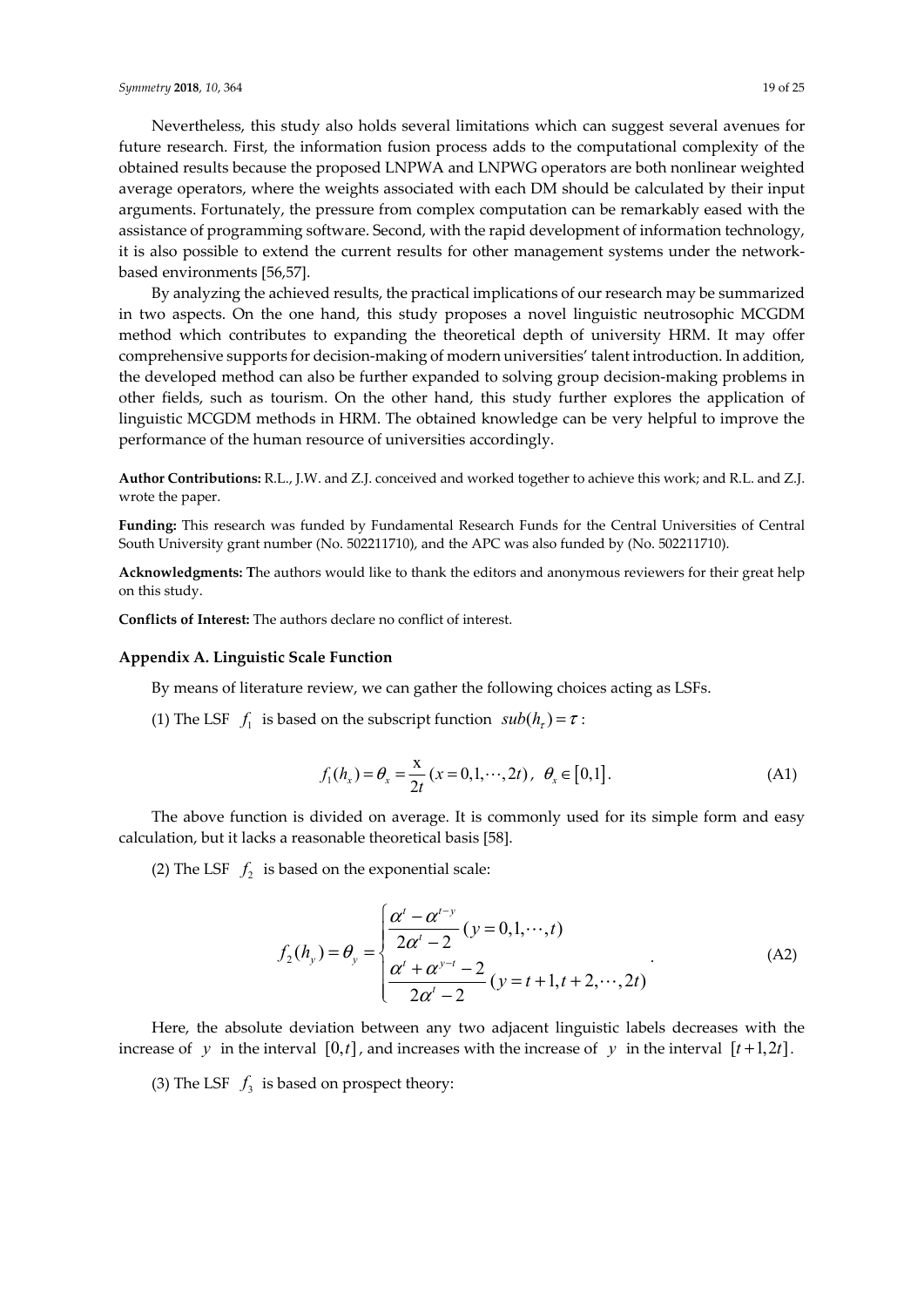$$
f_3(h_z) = \theta_z = \begin{cases} \frac{t^{\beta} - (t - z)^{\beta}}{2t^{\beta}} (z = 0, 1, \cdots, t) \\ \frac{t^{\gamma} + (z - t)^{\gamma}}{2t^{\gamma}} (z = t + 1, t + 2, \cdots, 2t) \end{cases}
$$
(A3)

Here,  $\beta, \gamma \in [0,1]$ , and when  $\beta = \gamma = 1$ , the LSF  $f_3$  is reduced to  $f_1$ . Moreover, the absolute deviation between any two adjacent linguistic labels increases with the increase of *y* in the interval  $[0, t]$ , and decreases with the increase of *y* in the interval  $[t+1, 2t]$ .

Each of the above LSFs  $f_1$ ,  $f_2$ , and  $f_3$  can be expanded to a strictly monotonically increasing and continuous function:  $f^* : \overline{S} \to R^*$   $(R^+ = \{r | r \geq 0, r \in R\})$ , which satisfies  $f^*(s_\tau) = \theta_\tau$ . Therefore, the inverse function of  $f^*$ , denoted as  $f^{*-1}$ , exists due to its monotonicity.

## **Appendix B. The Archimedean** *T***-norm and** *T***-conorm**

According to Reference [59], a *t*-norm  $T(x, y)$  is called Archimedean *t*-norm if it is continuous and  $T(x,x) < x$ , for all  $x \in (0,1)$ . An Archimedean *t*-norm is called a strict Archimedean *t*-norm if it is strictly increasing in every variable for  $x, y \in (0,1)$ . In addition, a *t*-conorm  $S(x, y)$  is called Archimedean *t*-conorm if it is continuous and  $S(x,x) > x$ , for all  $x \in (0,1)$ . An Archimedean *t*conorm is called a strict Archimedean *t*-conorm if it is strictly increasing in every variable for  $x, y \in (0,1)$ .

In this study, we apply one well-known Archimedean *t*-norm and *t*-conorm [60], as  $S(x, y) = (x + y)/(1 + xy)$  and  $T(x, y) = xy/[(1 + (1 - x)(1 - y))]$ , respectively.

## **Appendix C. The Proof of Theorem 2**

**Proof.** It is clear that properties (1)–(3) in Theorem 2 hold. The proof of property (4) in Theorem 2 is shown below.

First, the distances  $d(\tilde{a}, \tilde{c})$ ,  $d(\tilde{a}, \tilde{b})$  and  $d(\tilde{b}, \tilde{c})$  can be easily determined respectively as follows:

$$
d(\tilde{a}, \tilde{c}) = \frac{1}{3} \Biggl( \Biggl| f^* (h_{T_{\tilde{a}}}) - f^* (h_{T_{\tilde{c}}}) \Biggr|^2 + \Biggl| f^* (h_{I_{\tilde{a}}}) - f^* (h_{I_{\tilde{c}}}) \Biggr|^2 + \Biggl| f^* (h_{F_{\tilde{a}}}) - f^* (h_{F_{\tilde{c}}}) \Biggr|^2 \Biggr)^{\frac{1}{2}}
$$
  
\n
$$
d(\tilde{a}, \tilde{b}) = \frac{1}{3} \Biggl( \Biggl| f^* (h_{T_{\tilde{a}}}) - f^* (h_{T_{\tilde{c}}}) \Biggr|^2 + \Biggl| f^* (h_{I_{\tilde{a}}}) - f^* (h_{I_{\tilde{c}}}) \Biggr|^2 + \Biggl| f^* (h_{F_{\tilde{a}}}) - f^* (h_{F_{\tilde{c}}}) \Biggr|^2 \Biggr)^{\frac{1}{2}},
$$
and  
\n
$$
d(\tilde{b}, \tilde{c}) = \frac{1}{3} \Biggl( \Biggl| f^* (h_{T_{\tilde{b}}}) - f^* (h_{T_{\tilde{c}}}) \Biggr|^2 + \Biggl| f^* (h_{I_{\tilde{c}}}) - f^* (h_{I_{\tilde{c}}}) \Biggr|^2 + \Biggl| f^* (h_{F_{\tilde{b}}}) - f^* (h_{F_{\tilde{c}}}) \Biggr|^2 \Biggr)^{\frac{1}{2}}
$$
  
\nSince  $|a + b| \le |a| + |b|$ , then  $|f^* (h_{T_{\tilde{a}}}) - f^* (h_{T_{\tilde{c}}})| = |f^* (h_{T_{\tilde{a}}}) - f^* (h_{T_{\tilde{b}}}) + f^* (h_{T_{\tilde{b}}}) - f^* (h_{T_{\tilde{c}}}) \Biggr|^2$   
\n $|f^* (h_{T_{\tilde{a}}}) - f^* (h_{T_{\tilde{b}}}) + f^* (h_{T_{\tilde{c}}}) - f^* (h_{T_{\tilde{c}}})| \le |f^* (h_{T_{\tilde{a}}}) - f^* (h_{T_{\tilde{b}}})| + |f^* (h_{T_{\tilde{b}}}) - f^* ($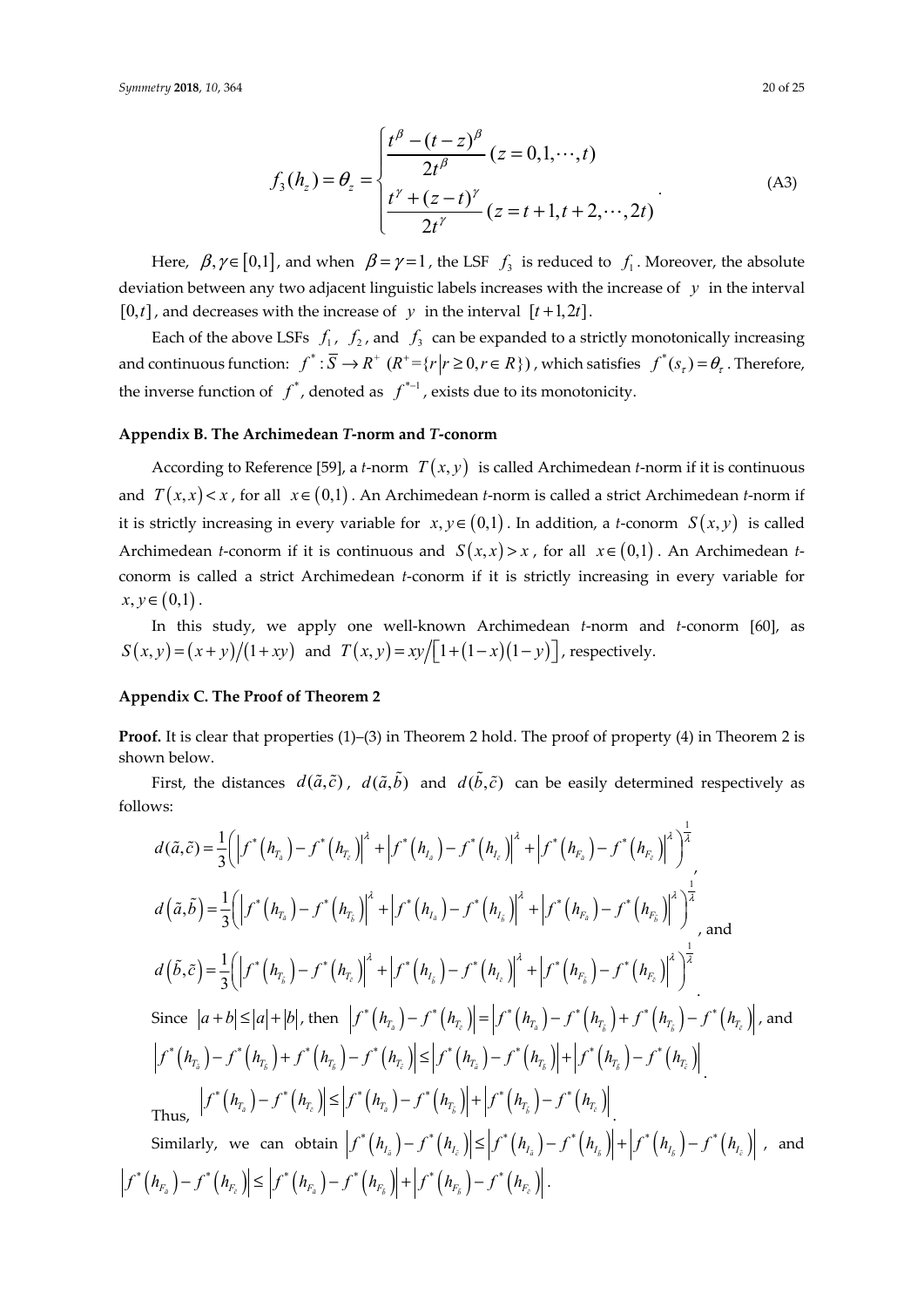Then

$$
\frac{1}{3} \Biggl( \Bigl| f^{*} (h_{T_{a}}) - f^{*} (h_{T_{c}}) \Bigr|^{2} + \Bigl| f^{*} (h_{I_{a}}) - f^{*} (h_{I_{c}}) \Bigr|^{2} + \Bigl| f^{*} (h_{F_{a}}) - f^{*} (h_{F_{c}}) \Bigr|^{2} \Bigr)^{\frac{1}{2}} \le
$$
\n
$$
\frac{1}{3} \Biggl( \Bigl| f^{*} (h_{T_{a}}) - f^{*} (h_{T_{b}}) \Bigr|^{2} + \Bigl| f^{*} (h_{I_{a}}) - f^{*} (h_{I_{b}}) \Bigr|^{2} + \Bigl| f^{*} (h_{F_{a}}) - f^{*} (h_{F_{b}}) \Bigr|^{2} \Bigr)^{\frac{1}{2}} + \frac{1}{3} \Biggl( \Bigl| f^{*} (h_{T_{b}}) - f^{*} (h_{T_{c}}) \Bigr|^{2} + \Bigl| f^{*} (h_{I_{b}}) - f^{*} (h_{I_{c}}) \Bigr|^{2} + \Bigl| f^{*} (h_{F_{b}}) - f^{*} (h_{F_{c}}) \Bigr|^{2} \Bigr)^{\frac{1}{2}}.
$$

Thus, property (4) in Theorem 2 holds. □

# **Appendix D. The Proof of Theorem 3**

For ease of computation, we assume that  $\zeta_i = w_i(1 + G(\tilde{a}_i))/\sum w_i(1 + G(\tilde{a}_i))$ 1  $\left(1+G(\tilde{a}_{i})\right)\bigg/\sum_{i=1}^{n}w_{i}\left(1+G(\tilde{a}_{i})\right)$  $\frac{1}{j} = w_j (1 + O(u_j)) / \sum_{j=1}^{w_j} \frac{1}{j} + O(u_j)$  $\zeta_i = w_i(1+G(\tilde{a}_i))/\sum w_i(1+G(\tilde{a}_i))$  $= w_j \left(1 + G(\tilde{a}_j)\right) / \sum_{j=1} w_j \left(1 + G(\tilde{a}_j)\right)$ . In the following steps, Equation (5) will be proven using mathematical induction on *n* . (1) Utilizing the operations for LNNs defined in Definition 2, when  $n = 2$ , we have

$$
LNPWA(\tilde{a}_{1}, \tilde{a}_{2}) = \zeta_{1}\tilde{a}_{1} \oplus \zeta_{2}\tilde{a}_{2} =
$$
\n
$$
\left\langle f^{*-1}\left(\frac{\left(1+f^{*}\left(h_{T_{a1}}\right)\right)^{\zeta_{1}}\left(1+f^{*}\left(h_{T_{a2}}\right)\right)^{\zeta_{2}}-1\left(1-f^{*}\left(h_{T_{a1}}\right)\right)^{\zeta_{1}}\left(1-f^{*}\left(h_{T_{a2}}\right)\right)^{\zeta_{2}}}{\left(1+f^{*}\left(h_{T_{a1}}\right)\right)^{\zeta_{1}}\left(1+f^{*}\left(h_{T_{a2}}\right)\right)^{\zeta_{2}}+1\left(1-f^{*}\left(h_{T_{a1}}\right)\right)^{\zeta_{1}}\left(1-f^{*}\left(h_{T_{a2}}\right)\right)^{\zeta_{2}}}\right)},
$$
\n
$$
f^{*-1}\left(\frac{2\left(f^{*}\left(h_{I_{a1}}\right)\right)^{\zeta_{1}}\left(f^{*}\left(h_{I_{a2}}\right)\right)^{\zeta_{2}}}{\left(2-f^{*}\left(h_{I_{a1}}\right)\right)^{\zeta_{1}}\left(2-f^{*}\left(h_{I_{a2}}\right)\right)^{\zeta_{2}}+1\left(f^{*}\left(h_{I_{a2}}\right)\right)^{\zeta_{2}}}\right),
$$
\n(A4)\n
$$
f^{*-1}\left(\frac{2\left(f^{*}\left(h_{F_{a1}}\right)\right)^{\zeta_{1}}\left(f^{*}\left(h_{F_{a2}}\right)\right)^{\zeta_{2}}}{\left(2-f^{*}\left(h_{F_{a1}}\right)\right)^{\zeta_{1}}\left(2-f^{*}\left(h_{F_{a2}}\right)\right)^{\zeta_{2}}+1\left(f^{*}\left(h_{F_{a1}}\right)\right)^{\zeta_{1}}\left(f^{*}\left(h_{F_{a2}}\right)\right)^{\zeta_{2}}}\right),
$$
\n(A5)

That is

$$
LNPWA(\tilde{a}_{1}, \tilde{a}_{2}) = \zeta_{1}\tilde{a}_{1} \oplus \zeta_{2}\tilde{a}_{2} =
$$
\n
$$
\left\langle f^{*-1} \left( \prod_{j=1}^{2} (1 + f^{*} (h_{T_{\tilde{a}}}))^{\zeta_{j}} - \prod_{j=1}^{2} (1 - f^{*} (h_{T_{\tilde{a}}}))^{\zeta_{j}} \right) \right\rangle,
$$
\n
$$
f^{*-1} \left( \prod_{j=1}^{2} (1 + f^{*} (h_{T_{\tilde{a}}}))^{\zeta_{j}} + \prod_{j=1}^{2} (1 - f^{*} (h_{T_{\tilde{a}}}))^{\zeta_{j}} \right),
$$
\n
$$
f^{*-1} \left( \frac{2 \prod_{j=1}^{2} (f^{*} (h_{I_{\tilde{a}}}))^{\zeta_{j}}}{\prod_{j=1}^{2} (2 - f^{*} (h_{I_{\tilde{a}}}))^{\zeta_{j}} + \prod_{j=1}^{2} (f^{*} (h_{I_{\tilde{a}}}))^{\zeta_{j}}} \right), f^{*-1} \left( \frac{2 \prod_{j=1}^{2} (f^{*} (h_{F_{\tilde{a}}}))^{\zeta_{j}}}{\prod_{j=1}^{2} (2 - f^{*} (h_{F_{\tilde{a}}}))^{\zeta_{j}} + \prod_{j=1}^{2} (f^{*} (h_{F_{\tilde{a}}}))^{\zeta_{j}}} \right) \right\rangle
$$
\n(A5)

Thus, when  $n = 2$ , Equation (5)**Error! Reference source not found.** is true. (2) Suppose that when  $n = k$ , Equation (5) is true. That is,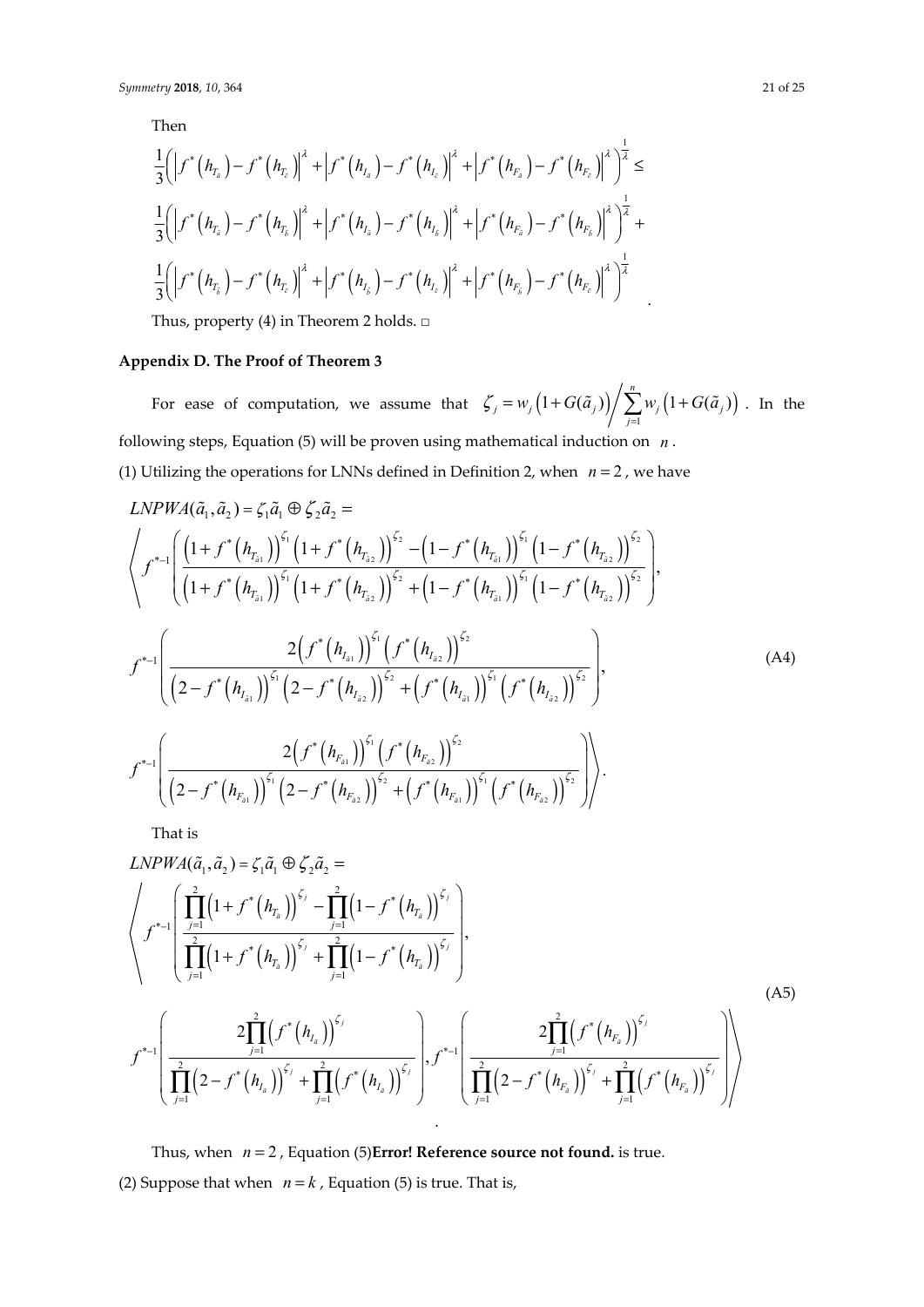.

$$
LNPWA(\tilde{a}_{1}, \tilde{a}_{2}, \cdots, \tilde{a}_{k}) = \left\langle f^{*-1} \left( \prod_{j=1}^{k} (1 + f^{*}(h_{T_{\tilde{a}}}) )^{\zeta_{j}} - \prod_{j=1}^{k} (1 - f^{*}(h_{T_{\tilde{a}}}) )^{\zeta_{j}} \right) \right\rangle
$$
\n
$$
f^{*-1} \left( \prod_{j=1}^{k} (1 + f^{*}(h_{T_{\tilde{a}}}) )^{\zeta_{j}} + \prod_{j=1}^{k} (1 - f^{*}(h_{T_{\tilde{a}}}) )^{\zeta_{j}} \right\rangle,
$$
\n
$$
f^{*-1} \left( \frac{2 \prod_{j=1}^{k} (f^{*}(h_{I_{\tilde{a}}}) )^{\zeta_{j}}}{\prod_{j=1}^{k} (2 - f^{*}(h_{I_{\tilde{a}}}) )^{\zeta_{j}} + \prod_{j=1}^{k} (f^{*}(h_{I_{\tilde{a}}}) )^{\zeta_{j}} \right\rangle}, f^{*-1} \left( \frac{2 \prod_{j=1}^{k} (f^{*}(h_{F_{\tilde{a}}}) )^{\zeta_{j}}}{\prod_{j=1}^{k} (2 - f^{*}(h_{F_{\tilde{a}}}) )^{\zeta_{j}} + \prod_{j=1}^{k} (f^{*}(h_{F_{\tilde{a}}}) )^{\zeta_{j}} \right\rangle
$$
\n(A6)

Then, when  $n = k + 1$ , the following result can be obtained:

$$
LNPWA(\tilde{a}_{1},\tilde{a}_{2},\cdots,\tilde{a}_{k+1})=LNPWA(\tilde{a}_{1},\tilde{a}_{2},\cdots,\tilde{a}_{k})\oplus \zeta_{k+1}\tilde{a}_{k+1}
$$
\n
$$
=\left\langle f^{*-1}\left(\prod_{j=1}^{k}\left(1+f^{*}\left(h_{\tilde{a}_{j}}\right)\right)^{\zeta_{j}}-\prod_{j=1}^{k}\left(1-f^{*}\left(h_{\tilde{a}_{j}}\right)\right)^{\zeta_{j}}\right), \\ f^{*-1}\left(\frac{2\prod_{j=1}^{k}\left(f^{*}\left(h_{\tilde{a}_{j}}\right)\right)^{\zeta_{j}}+\prod_{j=1}^{k}\left(f^{*}\left(h_{\tilde{a}_{j}}\right)\right)^{\zeta_{j}}}{\prod_{j=1}^{k}\left(2-f^{*}\left(h_{\tilde{a}_{j}}\right)\right)^{\zeta_{j}}+\prod_{j=1}^{k}\left(f^{*}\left(h_{\tilde{a}_{j}}\right)\right)^{\zeta_{j}}}\right), \\ f^{*-1}\left(\frac{2\prod_{j=1}^{k}\left(f^{*}\left(h_{\tilde{a}_{j}}\right)\right)^{\zeta_{j}}+\prod_{j=1}^{k}\left(f^{*}\left(h_{\tilde{a}_{j}}\right)\right)^{\zeta_{j}}}{\left(1+f^{*}\left(h_{\tilde{a}_{k+1}}\right)\right)^{\zeta_{k+1}}-\left(1-f^{*}\left(h_{\tilde{a}_{k+1}}\right)\right)^{\zeta_{k+1}}}\right), \\ f^{*-1}\left(\frac{\left(1+f^{*}\left(h_{\tilde{a}_{k+1}}\right)\right)^{\zeta_{k+1}}-\left(1-f^{*}\left(h_{\tilde{a}_{k+1}}\right)^{\zeta_{k+1}}}{\left(1+f^{*}\left(h_{\tilde{a}_{k+1}}\right)\right)^{\zeta_{k+1}}+\left(f^{*}\left(h_{\tilde{a}_{k+1}}\right)\right)^{\zeta_{k+1}}}\right), \\ f^{*-1}\left(\frac{2\left(f^{*}\left(h_{\tilde{a}_{k+1}}\right)\right)^{\zeta_{k+1}}}{\left(2-f^{*}\left(h_{\tilde{a}_{k+1}}\right)\right)^{\zeta_{k+1}}+\left(f^{*}\left(h_{\tilde{a}_{k+1}}\right)^{\zeta_{k+1}}
$$

Then, when  $n = k + 1$ , Equation (5) is true. Therefore, Equation (5) is true for all *n*.

# **References**

1. Abdullah, L.; Zulkifli, N. Integration of fuzzy AHP and interval type-2 fuzzy DEMATEL: An application to human resource management. *Expert Syst. Appl.* **2015**, *42*, 4397–4409.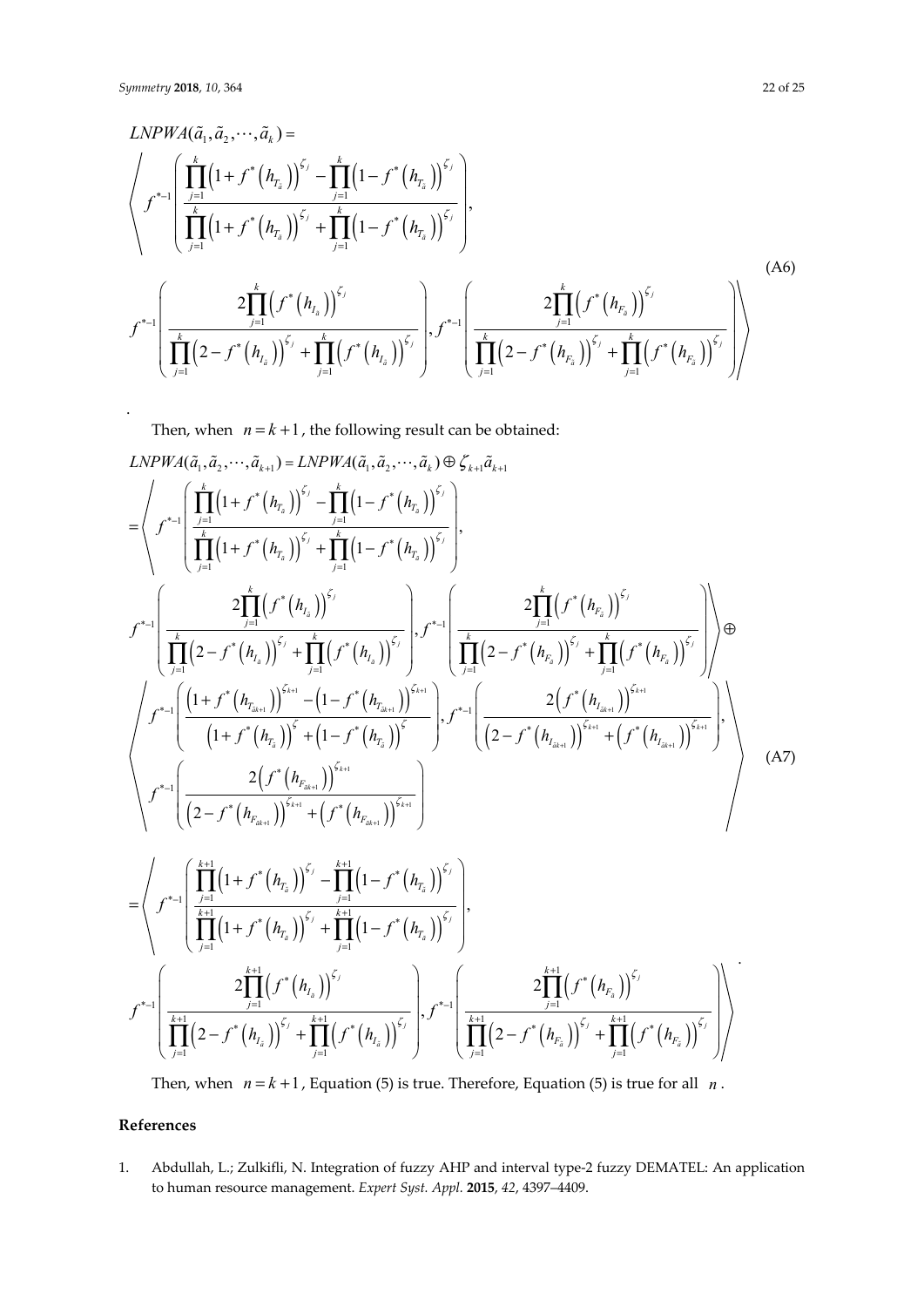- 2. Filho, C.F.F.C.; Rocha, D.A.R.; Costa, M.G.F. Using constraint satisfaction problem approach to solve human resource allocation problems in cooperative health services. *Expert Syst. Appl.* **2012**, *39*, 385–394.
- 3. Marcolajara, B.; ÚbedaGarcía, M. Human resource management approaches in Spanish hotels: An introductory analysis. *Int. J. Hosp. Manag*. **2013**, *35*, 339–347.
- 4. Bohlouli, M.; Mittas, N.; Kakarontzas, G.; Theodosiou, T.; Angelis, L.; Fathi, M. Competence assessment as an expert system for human resource management: A mathematical approach. *Expert Syst. Appl.* **2017**, *70*, 83–102.
- 5. Zhang, X.; Wang, J.; Zhang, H.; Hu, J. A heterogeneous linguistic MAGDM framework to classroom teaching quality evaluation. *Eurasia J. Math. Sci. Technol. Educ*. **2017**, *13*, 4929–4956.
- 6. Smarandache, F. A Unifying Field in Logics: Neutrosophic Logic: Neutrosophy, Neutrosophic Set, Neutrosophic Probability; American Research Press: Rehoboth, DE, USA, 1999; pp. 1–141.
- 7. Zadeh, L.A. Fuzzy sets. *Inf. Control* **1965**, *8*, 338–353.
- 8. Wu, X.H.; Wang, J.Q.; Peng, J.J.; Qian, J. A novel group decision-making method with probability hesitant interval neutrosphic set and its application in middle level manager' selection. *Int. J. Uncertain. Quantif*. **2018**, *8*, 291–319.
- 9. Ji, P.; Wang, J.Q.; Zhang, H.Y. Frank prioritized Bonferroni mean operator with single-valued neutrosophic sets and its application in selecting third-party logistics providers. *Neural Comput. Appl*. **2016**, *30*, 799–823.
- 10. Liang, R.; Wang, J.; Zhang, H. Evaluation of e-commerce websites: An integrated approach under a singlevalued trapezoidal neutrosophic environment. *Knowl.-Based Syst*. **2017**, *135*, 44–59.
- 11. Liang, R.X.; Wang, J.Q.; Zhang, H.Y. A multi-criteria decision-making method based on single-valued trapezoidal neutrosophic preference relations with complete weight information. *Neural Comput. Appl*. **2017**, doi:10.1007/s00521-00017-02925-00528.
- 12. Liang, R.X.; Wang, J.Q.; Li, L. Multi-criteria group decision making method based on interdependent inputs of single valued trapezoidal neutrosophic information. *Neural Comput. Appl*. **2018**, *30*, 241–260.
- 13. Tian, Z.P.; Wang, J.; Wang, J.Q.; Zhang, H.Y. Simplified neutrosophic linguistic multi-criteria group decision-making approach to green product development. *Group Decis. Negot*. **2017**, *26*, 597–627.
- 14. Ji, P.; Zhang, H.Y.; Wang, J.Q. Selecting an outsourcing provider based on the combined MABAC– ELECTRE method using single-valued neutrosophic linguistic sets. *Comput. Ind. Eng*. **2018**, *120*, 429–441.
- 15. Karaaslan, F. Correlation coefficients of single-valued neutrosophic refined soft sets and their applications in clustering analysis. *Neural Comput. Appl*. **2017**, *28*, 2781–2793.
- 16. Ye, J. Single-valued neutrosophic clustering algorithms based on similarity measures. *J. Classif*. **2017**, *34*, 148–162.
- 17. Li, Y.Y.; Wang, J.Q.; Wang, T.L. A linguistic neutrosophic multi-criteria group decision-making approach with EDAS method. *Arab. J. Sci. Eng*. **2018**, doi:10.1007/s13369-13018-13487-13365.
- 18. Chen, Z.S.; Chin, K.S.; Li, Y.L.; Yang, Y. Proportional hesitant fuzzy linguistic term set for multiple criteria group decision making. *Inf. Sci*. **2016**, *357*, 61–87.
- 19. Rodríguez, R.M.; Martínez, L.; Herrera, F. Hesitant fuzzy linguistic term sets for decision making. *IEEE Trans. Fuzzy Syst*. **2012**, *20*, 109–119.
- 20. Wang, H. Extended hesitant fuzzy linguistic term sets and their aggregation in group decision making. *Int. J. Comput. Intell. Syst*. **2014**, *8*, 14–33.
- 21. Wang, X.K.; Peng, H.G.; Wang, J.Q. Hesitant linguistic intuitionistic fuzzy sets and their application in multi-criteria decision-making problems. *Int. J. Uncertain. Quantif*. **2018**, *8*, 321–341.
- 22. Tian, Z.P.; Wang, J.Q.; Zhang, H.Y.; Wang, T.L. Signed distance-based consensus in multi-criteria group decision-making with multi-granular hesitant unbalanced linguistic information. *Comput. Ind. Eng*. **2018**, *124*, 125–138.
- 23. Zhang, H.M. Linguistic intuitionistic fuzzy sets and application in MAGDM. *J. Appl. Math*. **2014**, *2014*, doi:10.1155/2014/432092.
- 24. Chen, Z.C.; Liu, P.H.; Pei, Z. An approach to multiple attribute group decision making based on linguistic intuitionistic fuzzy numbers. *Int. J. Comput. Intell. Syst*. **2015**, *8*, 747–760.
- 25. Peng, H.G.; Wang, J.Q. A multicriteria group decision-making method based on the normal cloud model with Zadeh's Z-numbers. *IEEE Trans. Fuzzy Syst*. **2018**, doi:10.1109/TFUZZ.2018.2816909.
- 26. Peng, H.G.; Zhang, H.Y.; Wang, J.Q. Cloud decision support model for selecting hotels on TripAdvisor.com with probabilistic linguistic information. *Int. J. Hosp. Manag.* **2018**, *68*, 124–138.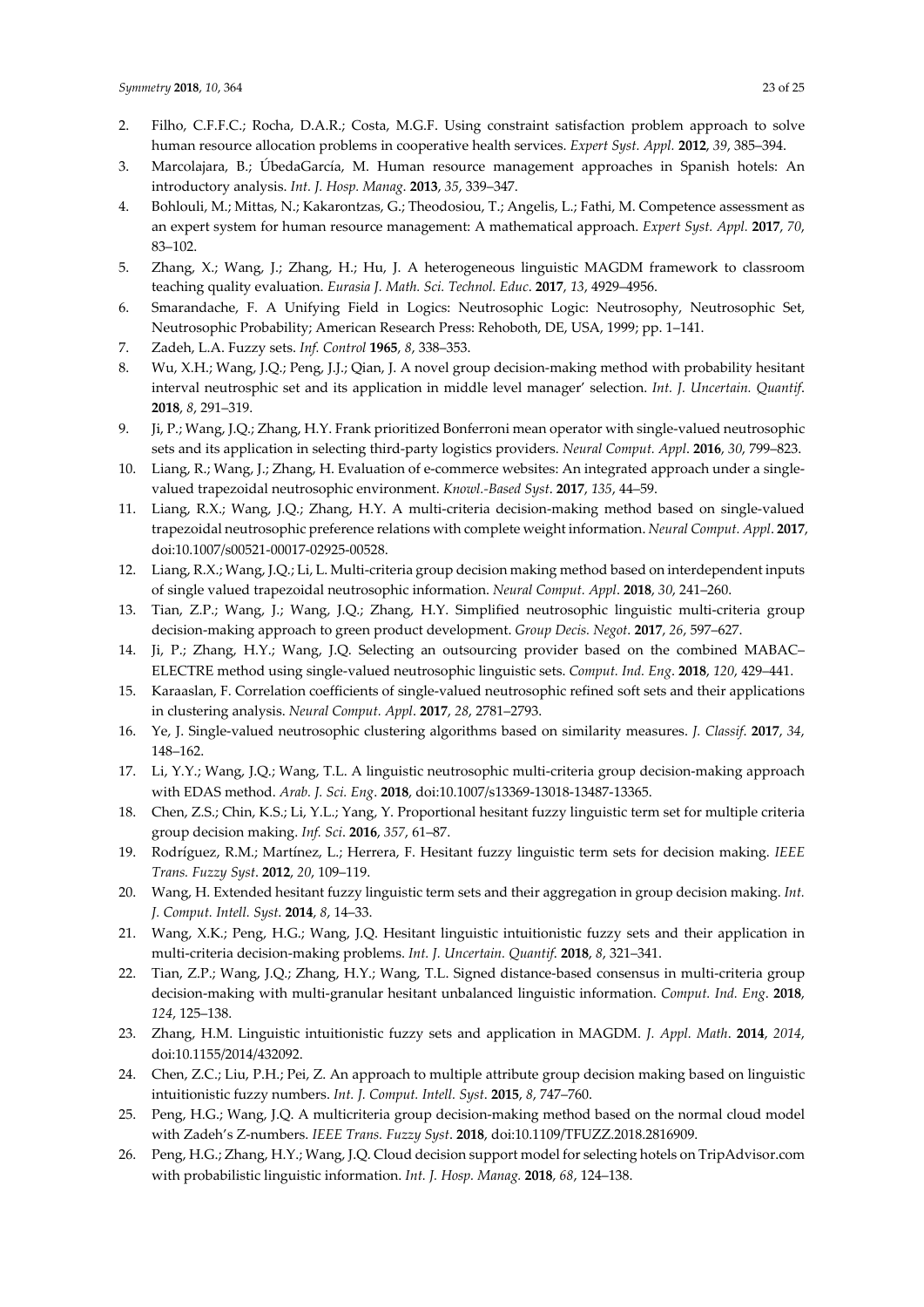- 27. Luo, S.Z.; Zhang, H.Y.; Wang, J.Q.; Li, L. Group decision-making approach for evaluating the sustainability of constructed wetlands with probabilistic linguistic preference relations. *J. Oper. Res. Soc*. **2018**, doi:10.1080/01605682.01602018.01510806.
- 28. Fang, Z.B.; Ye, J. Multiple attribute group decision-making method based on linguistic neutrosophic numbers. *Symmetry* **2017**, *9*, 111.
- 29. Li, Y.Y.; Zhang, H.Y.; Wang, J.Q. Linguistic neutrosophic sets and their application in multicriteria decision-making problems. *Int. J. Uncertain. Quantif*. **2017**, *7*, 135–154.
- 30. Fan, C.X.; Ye, J.; Hu, K.L.; Fan, E. Bonferroni mean operators of linguistic neutrosophic numbers and their multiple attribute group decision-making methods. *Information*. **2017**, *8*, 107.
- 31. Shi, L.L.; Ye, J. Cosine measures of linguistic neutrosophic numbers and their application in multiple attribute group decision-making. *Information* **2017**, *8*, 117.
- 32. Liang, W.Z.; Zhao, G.Y.; Wu, H. Evaluating investment risks of metallic mines using an extended TOPSIS method with linguistic neutrosophic numbers. *Symmetry* **2017**, *9*, 149.
- 33. Herrera, F.; Martínez, L. A 2-tuple fuzzy linguistic representation model for computing with words. *IEEE Trans. Fuzzy Syst*. **2000**, *8*, 746–752.
- 34. Delgado, M.; Verdegay, J.L.; Vila, M.A. Linguistic decision-making models. *Int. J. Intell. Syst*. **1992**, *7*, 479– 492.
- 35. Hu, J.; Zhang, X.; Yang, Y.; Liu, Y.; Chen, X. New doctors ranking system based on VIKOR method. *Int. Trans. Oper. Res*. **2018**, doi:10.1111/itor.12569.
- 36. Li, D.Y.; Meng, H.J.; Shi, X.M. Membership clouds and membership cloud generators. *Comput. Res. Dev*. **1995**, *32*, 16–21.
- 37. Bordogna, G.; Fedrizzi, M.; Pasi, G. A linguistic modeling of consensus in group decision making based on OWA operators. *IEEE Trans. Syst. Man Cybern.-Part A Syst. Hum*. **1997**, *27*, 126–133.
- 38. Doukas, H.; Karakosta, C.; Psarras, J. Computing with words to assess the sustainability of renewable energy options. *Expert Syst. Appl*. **2010**, *37*, 5491–5497.
- 39. Wang, J.Q.; Wu, J.T.; Wang, J.; Zhang, H.Y.; Chen, X.H. Interval-valued hesitant fuzzy linguistic sets and their applications in multi-criteria decision-making problems. *Inf. Sci*. **2014**, *288*, 55–72.
- 40. Yager, R.R. The power average operator. *IEEE Trans. Syst. Man Cybern.-Part A Syst. Hum*. **2001**, *31*, 724–731.
- 41. Jiang, W.; Wei, B.; Zhan, J.; Xie, C.; Zhou, D. A visibility graph power averaging aggregation operator: A methodology based on network analysis. *Comput. Ind. Eng*. **2016**, *101*, 260–268.
- 42. Gong, Z.; Xu, X.; Zhang, H.; Aytun Ozturk, U.; Herrera-Viedma, E.; Xu, C. The consensus models with interval preference opinions and their economic interpretation. *Omega* **2015**, *55*, 81–90.
- 43. Liu, P.D.; Qin, X.Y. Power average operators of linguistic intuitionistic fuzzy numbers and their application to multiple-attribute decision making. *J. Intell. Fuzzy Syst*. **2017**, *32*, 1029–1043.
- 44. Yager, R.R. Applications and extensions of OWA aggregations. *Int. J. Man-Mach. Stud*. **1992**, *37*, 103–132.
- 45. Yager, R.R. On ordered weighted averaging aggregation operators in multicriteria decision making. *IEEE Trans. Syst. Man Cybern.* **1988**, *18*, 183–190.
- 46. Yager, R.R. Families of OWA operators. *Fuzzy Sets Syst.* **1993**, *59*, 125–148.
- 47. Huang, J.J.; Yoon, K. *Multiple Attribute Decision Making: Methods and Applications;* Chapman and Hall/CRC: Boca Raton, FL, USA, 2011.
- 48. Baykasoğlu, A.; Gölcük, İ. Development of an interval type-2 fuzzy sets based hierarchical MADM model by combining DEMATEL and TOPSIS. *Expert Syst. Appl*. **2017**, *70*, 37–51.
- 49. Joshi, D.; Kumar, S. Interval-valued intuitionistic hesitant fuzzy Choquet integral based TOPSIS method for multi-criteria group decision making. *Eur. J. Oper. Res*. **2016**, *248*, 183–191.
- 50. Mehrdad, A.M.A.K.; Aghdas, B.; Alireza, A.; Mahdi, G.; Hamed, K. Introducing a procedure for developing a novel centrality measure (Sociability Centrality) for social networks using TOPSIS method and genetic algorithm. *Comput. Hum. Behav*. **2016**, *56*, 295–305.
- 51. Afsordegan, A.; Sánchez, M.; Agell, N.; Zahedi, S.; Cremades, L.V. Decision making under uncertainty using a qualitative TOPSIS method for selecting sustainable energy alternatives. *Int. J. Environ. Sci. Technol*. **2016**, *13*, 1419–1432.
- 52. Xu, Z.S. A method based on linguistic aggregation operators for group decision making with linguistic preference relations. *Inf. Sci*. **2004**, *166*, 19–30.